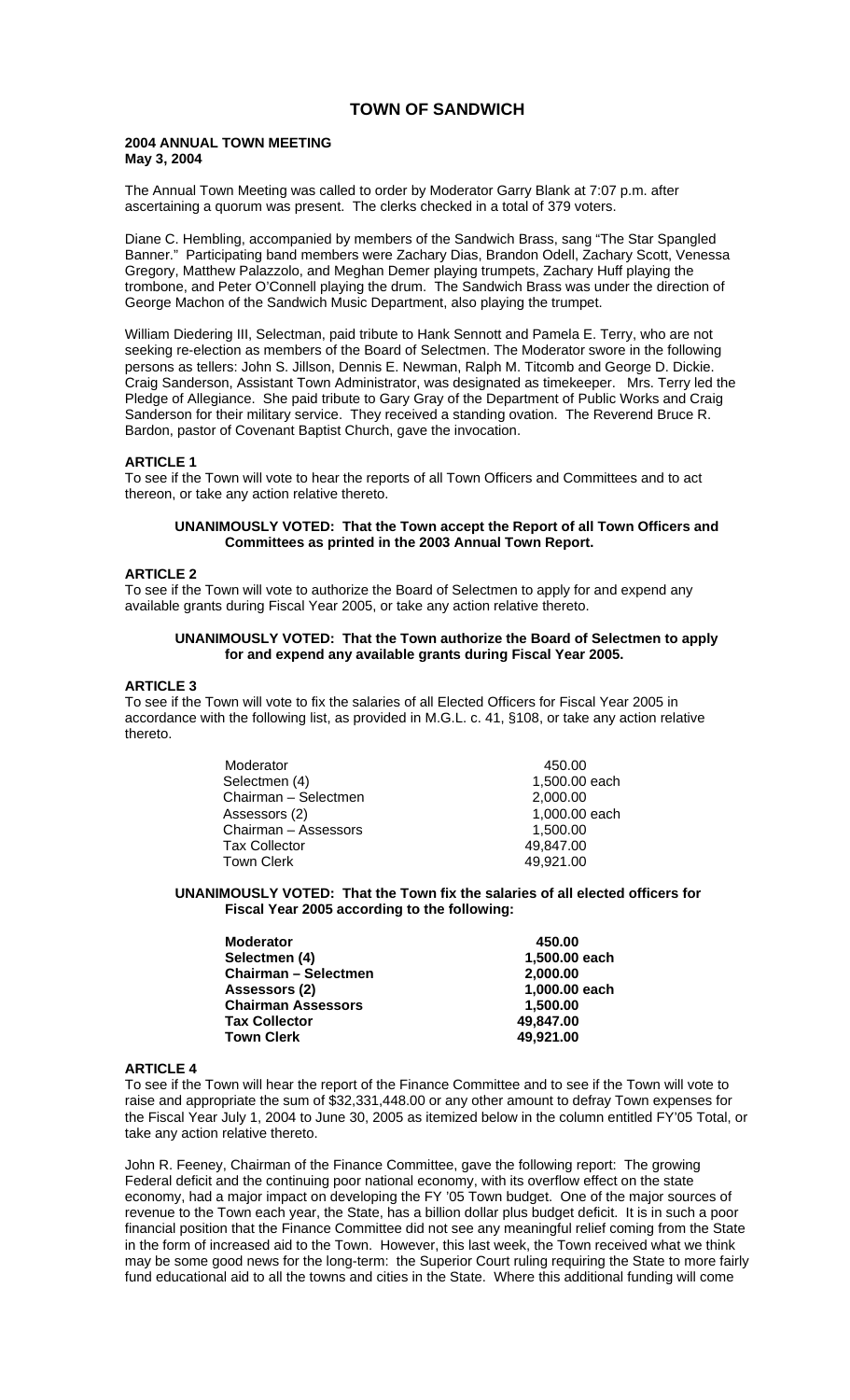from is still very much in question. However, the fact that Sandwich was one of the towns that sued the State should have a positive impact in the long term.

However, hope does not pay the bills. All indications are that State aid to the Town will be levelfunded for FY '05, and this was the only prudent assumption for us to use as we developed and approved the FY '05 budget. This level funding forecast for next year is, however, on its own semigood news, on two levels. First, the economy and State revenue may have bottomed out and the major cuts in funding to all the towns may have ended; and secondly, because for the current year (FY '04), Sandwich was one of only 12 towns to see an increase in State aid, and it looks as if next year (FY '05) State aid will be stabilized at that level, which is higher than had been projected at last year's Town Meeting.

To develop the FY '05 budget, the Finance Committee established assumptions and goals. Some of the key ones are:

- That there would be no reduction in State aid to general government
- The Town would receive level funding of State aid to Education (Chapter 70)
- We would realistically fund historically under-funded line items like Police and Fire overtime, which have been major drains on the Town's Reserve Funds for years
- We added an additional \$70,000 to building repairs
- We also put \$25,000 into the computer account to replace older and less efficient equipment
- We added \$25,000 for lost trust fund income to the library to help maintain its service level • \$10,000 was also added to the elections and registration budget because of the national
- elections this year
- It was also a goal of the Finance Committee to continue its long-standing policy of attempting to avoid spending any one-time money (like reserves) to fund any on-going expenses.

Based on this framework, the Finance Committee recommends to the Board of Selectmen the approval of the FY '05 operating budget in the amount of \$32,331,448, which includes \$11,684,282 for the General Government Budget, a 7.49 per cent increase over the FY '04 budgeted level. While this percentage increase may seem high at first glance, it should be understood that it includes all the police and fire overtime, the additional building repair funds, the money for new computer systems, funds to help maintain the hours of operation at the library, the monies to pay for the national election in November and lastly the general government negotiated salary increases. There is an additional \$19,726,618 for the operating budget for the schools. This represents a 2 per cent increase over the FY '04 budgeted level. However, the schools are projecting that this will not be sufficient to provide level services and it is projected that five school department positions will need to be eliminated.

Another large percentage increase in the operating budget of 14.68 per cent was for the Upper Cape Cod Regional Vocational-Technical School. The reason for this increase is that, over the past few years, at the request of the member towns, the UCCRVTS has been spending down all of its reserve funds. For the FY '05 budget we are approving tonight, they have simply run out of reserve funds. This large percentage increase is needed just to maintain level services at UCCRVTS, not to add more programs and services. The Town's assessment is \$920,548; this amount represents the Town's total contribution (both capital and operating costs) to UCCRVTS. This amount is set by formula with the other member towns.

The expense side of the budget also includes an additional \$21,494,959 in items that are approved tonight in various articles by Town Meeting. Some of the major expense items are Health Insurance, Retirement Costs and Property and Liability Insurance Costs for **all** Town employees and buildings.

The question that everyone in Town needs to understand tonight and for future budget discussions is where are the big pressures coming from? There are five major factors that are driving the expense side of the budget. They are:

- 1. Health Insurance costs, which have increased 10 per cent this year, after a 12.28 per cent increase last year.
- 2. The required Retirement contribution for our employees has increased by 13.64 per cent this year, after a 13.93 per cent increase last year. This large percentage increase is driven by the poor performance of the stock and bond markets over the last several years. The better performance of the stock and bond markets in 2003 will show up in next year's Town required contribution which should be lower than we have seen over the last few years.
- **3.** Property and Liability Insurance costs have increased by 15 per cent this year. This is, once again, after an increase of 11 per cent the prior year. **(It should be noted that 70 per cent of the total costs of the first three items come from the schools, and while these dollars do not go into the school's operating budget, they are clearly direct costs of running the schools and do count toward our net school spending.)**  4. Negotiated contractual obligations for the Town's work force.
- 5. Lastly, the UCCRVTS, that has all the above costs, which need to be fully funded directly in its operating budget each year.

On the revenue side of the budget, the Town has limited places it can go to find sources of revenue to meet the Town's expenses. The three major sources the Town has are, **first**, the 2½ per cent levy limit (this is the legal maximum per cent which the Town can raise taxes each year); **secondly**, to that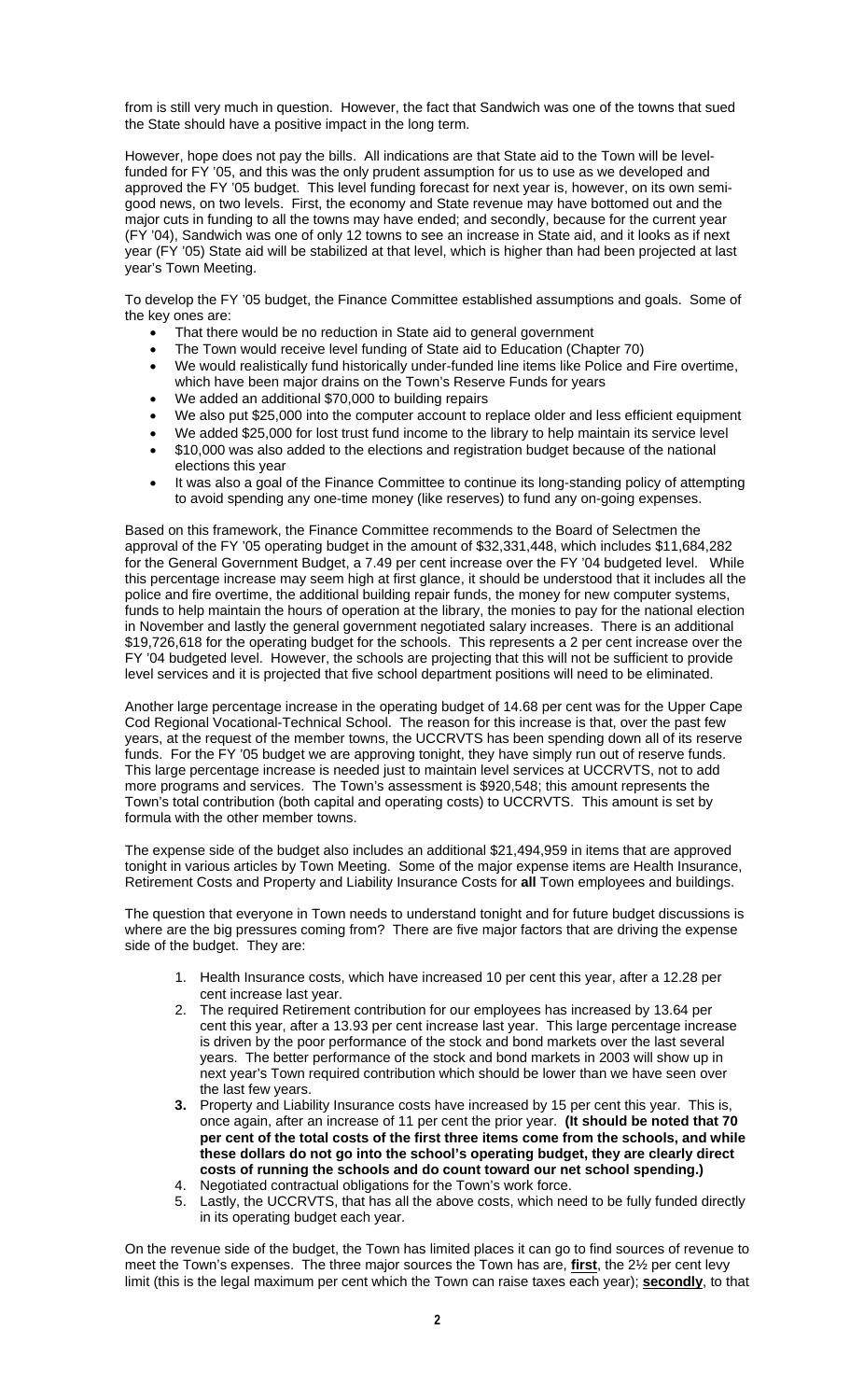amount the Town can add any new growth to set the so-called total levy limit (the maximum amount the Town can tax its citizens); and the **last** major source of revenue is money the State sends to us in the form of School aid, highway aid, lottery aid, payment in lieu of taxes (PILOT) and direct aid to the Town. All these forms of State aid have varied greatly over the years.

Understanding the expense pressures and the limited sources of revenue needed to fund the services provided by the Town, one can see that the Town's financial model has major flaws. The best hope for getting out of our current situation is for the State to step up to the plate and give the Town its fair share of State funds (particularly Chapter 70, or school aid). The problem with this hope is that, in the short to medium term, the State is facing its own financial crisis. The only way for the State to come up with money for Sandwich in the short term would be for it to lower aid to other towns and cities, which is highly unlikely, or to raise State taxes.

Over the last several years, the Town's revenue has grown annually at around 3 per cent, while annual expenses have grown more than 6 per cent. Clearly, there is a problem. Next year, the Finance Committee feels that the Town will face a very difficult question, which is, do we raise taxes (by a proposition 2½ override, if so how much) or do we cut services? Which services, to what level, and when? The Finance Committee feels that, for FY '06, there is financially no way that the Town will be able to maintain the level of services we enjoy today without new major revenue sources. It is the hope of the Finance Committee that we will start to address this problem as soon as Town Meeting and this week's elections are over, in order to develop the best solution possible to provide essential services to the public, while at the same time being sensitive to the needs of the taxpayers.

Mr. Feeney closed by paying tribute to Catherine L. Reno and Donald R. Leighton, who are stepping down after long-time service on the Finance Committee.

|     |                              | APPROPRIATED | <b>APPROPRIATED</b> | <b>RECOMMENDED</b> |
|-----|------------------------------|--------------|---------------------|--------------------|
| No. | Department                   | FY'03 Total  | FY'04 Total         | FY'05 Total        |
| 114 | Moderator                    | 450          | 450                 | 450                |
| 123 | Selectmen/Administrator      | 257,822      | 257,840             | 263,807            |
|     | <b>Personnel Expenses</b>    | 46,978       | 42,999              | 100,000            |
| 131 | <b>Finance Committee</b>     | 2,200        | 2,200               | 2,200              |
| 135 | Accounting                   | 165,962      | 130,509             | 127,273            |
| 141 | Assessing                    | 276,057      | 269,163             | 274,315            |
| 145 | Treasurer                    | 145,147      | 148,141             | 153,246            |
| 146 | <b>Tax Collector</b>         | 174,130      | 178,477             | 187,884            |
| 147 | <b>Tax Title</b>             | 30,000       | 30,000              | 30,000             |
| 151 | Legal                        | 175,000      | 175,000             | 175,000            |
| 152 | <b>Human Resources</b>       | 92,213       | 88,379              | 88,579             |
| 152 | <b>Town Clerk</b>            | 110,157      | 113,658             | 120,389            |
| 162 | Elections & Registrations    | 62,294       | 48,300              | 58,300             |
| 171 | <b>Natural Resources</b>     | 100,548      | 101,006             | 103,488            |
| 175 | Planning & Development       | 116,287      | 114,740             | 117,420            |
| 188 | <b>Recreation Center</b>     | 5,500        | 3,500               | 3,500              |
| 189 | <b>JSD Building</b>          | 17,550       | 12,400              | 12,400             |
| 190 | <b>Facilities Management</b> | 26,250       | 189,409             | 259,965            |
| 193 | <b>Town Hall</b>             | 15,540       | 9,540               | 9,540              |
| 194 | <b>Town Hall Annex</b>       | 15.540       | 10,040              | 10,040             |
| 195 | <b>Town Reports</b>          | 15.000       | 15,000              | 15,000             |
| 196 | <b>Bind Town Records</b>     | 1,500        | 1,500               | 1,500              |
| 197 | Data Processing              | 229,077      | 228,653             | 254,500            |
|     | Total 100s                   | 2,081,202    | 2,170,904           | 2,368,796          |
|     |                              |              |                     |                    |
| 210 | <b>Police Department</b>     | 2.450,036    | 2,455,768           | 2,720,942          |
| 220 | <b>Fire Department</b>       | 2,698,801    | 2,768,572           | 2,997,984          |
| 241 | Inspections                  | 193,018      | 181,430             | 184,479            |
| 244 | Weights & Measures           | 2,545        | 2,000               | 2,000              |
| 291 | <b>Emergency Management</b>  | 480          | 480                 | 480                |
| 294 | Forest Warden                | 1,200        | 1,200               | 1,200              |
| 297 | <b>Bourne Shellfish</b>      | 4,000        | 4,000               | 4,000              |
| 299 | Greenhead Fly                | 1,500        | 1,500               | 1,500              |
|     | Total 200s                   | 5,351,580    | 5,414,950           | 5,912,585          |
|     |                              |              |                     |                    |
| 300 | <b>School Department</b>     | 19,001,496   | 19,001,496          | 19,726,618         |
| 313 | <b>UCCRTS</b>                | 785,077      | 801,483             | 920,548            |
|     | Total 300s                   | 19,786,573   | 19,802,979          | 20,647,166         |
|     |                              |              |                     |                    |
| 410 | DPW - Engineering            | 147,109      | 116,293             | 116,468            |
| 420 | DPW - Highways               | 738,882      | 1,096,598           | 1,134,947          |
| 421 | Snow & Ice                   | 250,001      | 250,002             | 250,003            |
| 424 | Streetlights                 | 32,500       | 26,000              | 26,000             |

# **FY '05 BUDGET TOTALS**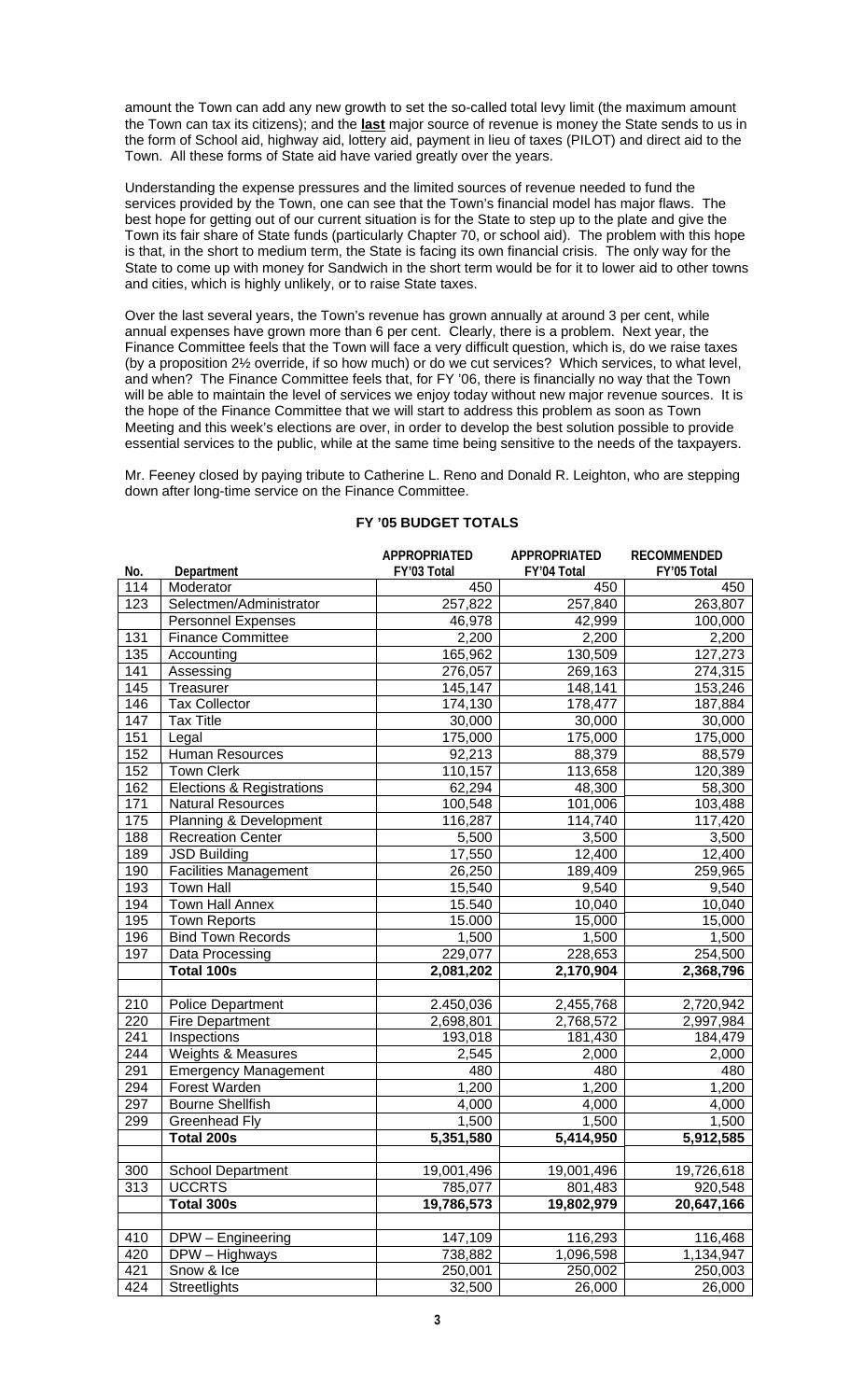| 435 | DPW - Sanitation               | 895,211    | 721,288    | 721,288    |
|-----|--------------------------------|------------|------------|------------|
|     | <b>Total 400s</b>              | 2,063,703  | 2,210,181  | 2,248,706  |
|     |                                |            |            |            |
| 510 | <b>Health Department</b>       | 138,150    | 136,959    | 139,334    |
| 522 | <b>Nursing Department</b>      | 91,289     | 82,179     | 88,719     |
| 523 | Social Worker                  | 30,244     | 0          |            |
| 541 | Council on Aging               | 101,084    | 104,105    | 112,355    |
| 543 | <b>Veterans Services</b>       | 30,480     | 30,806     | 30,806     |
| 544 | Human Services Building        | 15,640     | 11,040     | 11,040     |
| 547 | <b>Disabilities Commission</b> | 1,500      | 500        | 500        |
|     | <b>Total 500s</b>              | 408,387    | 365,589    | 382,754    |
|     |                                |            |            |            |
| 610 | Library                        | 620,399    | 620,399    | 682,104    |
| 629 | Youth Task Force               | 2,000      | 500        | 500        |
| 630 | <b>Recreation Department</b>   | 67,614     | 53,314     | 53,712     |
| 650 | DPW - Parks                    | 243,812    | 20,425     | 20,425     |
| 670 | Archives                       | 9,100      | 2,500      | 2,500      |
| 671 | Hoxie House/Grist Mill         | 12,115     | 0          | O          |
| 693 | <b>Memorial Day</b>            | 1,200      | 1,200      | 1,200      |
| 694 | <b>Historic District</b>       | 9,500      | 10,650     | 11,000     |
|     | Total 600s                     | 965,740    | 708,988    | 771,441    |
|     | <b>TOTAL TOWN BUDGET</b>       | 30,657,185 | 30,673,591 | 32,331,448 |

**VOTED: That the Town hear the report of the Finance Committee and raise and appropriate the sum of \$32,331,448.00 to defray Town expenses for the Fiscal Year July 1, 2004 to June 30, 2005 as itemized in the warrant in the column entitled FY' 05. This was a counted vote and declared carried by the Moderator 219 Yes, 79 No.** 

### **At 7:50 p.m. the meeting was temporarily recessed and the Special Town Meeting was convened by the Moderator.**

### **SPECIAL TOWN MEETING, MAY 3, 2004**

#### **ARTICLE 1**

To see if the Town will vote to transfer and appropriate \$436,483.00, or any other amount, received or to be received, under the Chapter 70 Education Reform Act Program, said funds to be expended under the direction of the School Committee, for School Department purposes during FY '04, or take any action relative thereto.

### **UNANIMOUSLY VOTED: That the Town transfer and appropriate \$436,483.00 received under the Chapter 70 Education Reform Act Program to be expended under the direction of the School Committee for School Department purposes during Fiscal Year 2004.**

#### **ARTICLE 2**

To see if the Town will vote to transfer and appropriate \$75,000.00, or any other amount, from the Stabilization Fund, to be spent under the direction of the Board of Selectmen, for the Old Harbor Inlet Stabilization and Beach Management Plan projects, or take any action relative thereto.

#### **UNANIMOUSLY VOTED: That the Town transfer and appropriate \$75,000.00 from the Stabilization Fund to be expended under the direction of the Board of Selectmen for the Old Harbor Inlet Stabilization and Beach Management Plan projects.**

#### **ARTICLE 3**

To see if the Town will vote to transfer and appropriate from available funds a sum of money to be added to the FY '04 Reserve Account, or take any action relative thereto.

### **UNANIMOUSLY VOTED: That the Town transfer and appropriate \$150,000.00 from Surplus Revenue for the Fiscal Year 2004 Reserve Account.**

### **The Moderator then adjourned the Special Town Meeting and reconvened the Annual Town Meeting.**

### **ARTICLE 5**

To see if the Town will vote to raise and appropriate or transfer from available funds a sum of money for the payment of Principal and Interest on Loans, or take any action relative thereto. Steven C. Grundman moved "to amend the main motion on Article 5 to increase by \$75,000 to a total of \$275,000, the amount to be transferred and appropriated from the golf course Enterprise Fund for the payment of principal and interest on loans for the fiscal year 2005." This was a voice vote and declared not carried by the Moderator.

**UNANIMOUSLY VOTED: That the Town raise and appropriate \$3,387,457.00, transfer**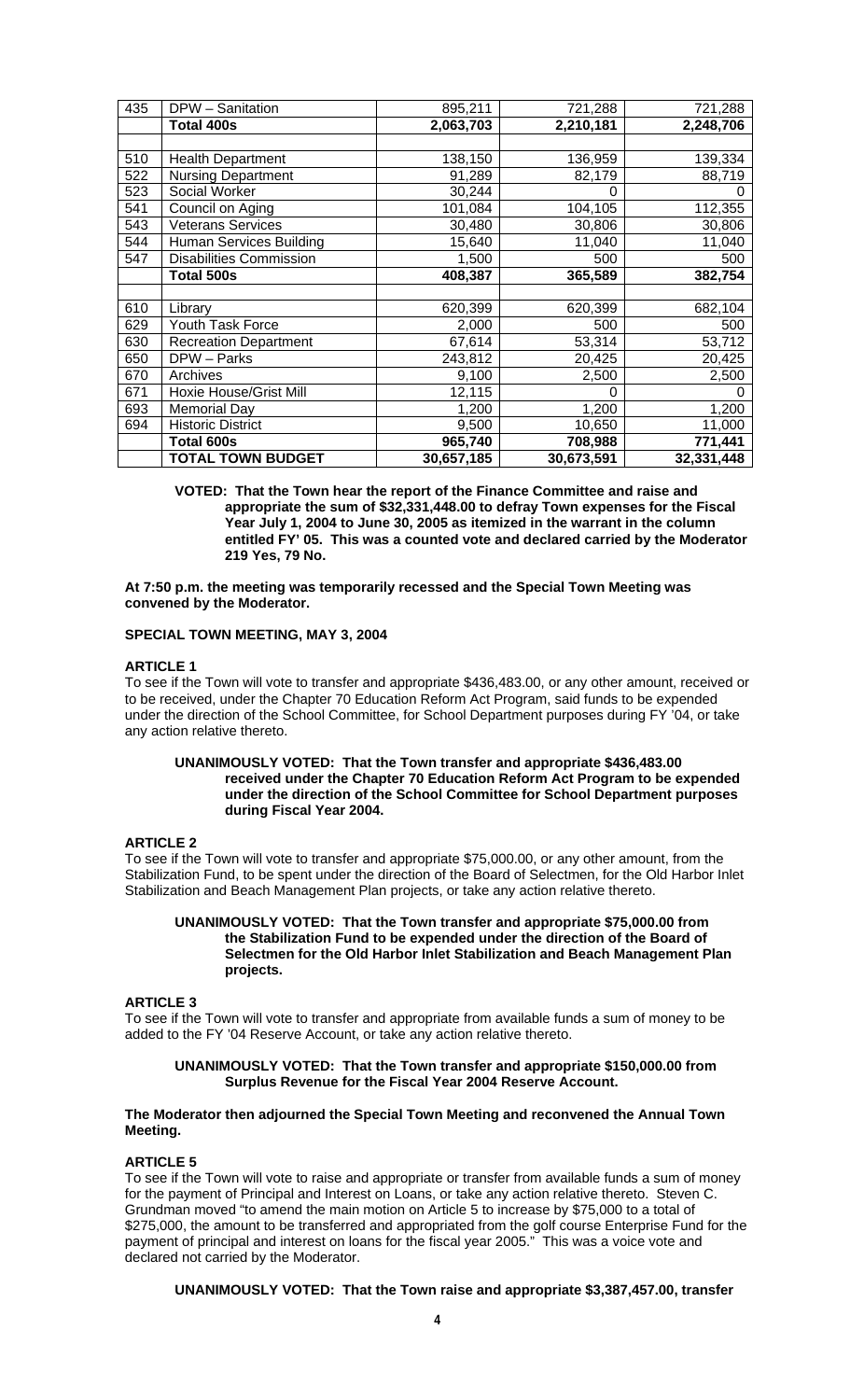**and appropriate \$2,200,043.00 from Surplus Revenue, and transfer and appropriate \$200,000.00 from the golf course income account for the payment of principal and interest on loans for Fiscal Year 2005.** 

### **ARTICLE 6**

To see if the Town will vote to raise and appropriate or transfer from available funds a sum of money for the payment of Principal and Interest on Loans from the Cape Cod Land Bank account as authorized by Chapter 293 of the Acts of 1998, as amended, and to raise and appropriate or transfer from available funds the sum of \$20,000.00, or any other amount, to be expended under the direction of the Board of Selectmen, for the purpose of paying any incidental expenses related to the Cape Cod Land Bank account, or take any action relative thereto.

**UNANIMOUSLY VOTED: That the Town transfer and appropriate \$1,098,925.00 for the payment of principal and interest on loans from the Cape Cod Land Bank account as authorized by Chapter 293 of the Acts of 1998 and to transfer and appropriate \$20,000.00 from the Land Bank Account, to be expended under the direction of the Board of Selectmen, for paying any incidental expenses related to the Cape Cod Land Bank Account for Fiscal Year 2005.** 

### **ARTICLE 7**

To see if the Town will vote to appropriate the sum of money, received or to be received, from the Chapter 90 State Aid to Highways Program for highway construction and/or maintenance on any State approved road during FY'05, or take any action relative thereto.

### **UNANIMOUSLY VOTED: That the Town appropriate money received, or to be received, from the Chapter 90 State Aid to Highways Program for highway construction and/or maintenance on any State approved road during Fiscal Year 2005.**

#### **ARTICLE 8**

To see if the Town will vote to transfer and appropriate \$5,453,106.00, or any other amount received or to be received, under the Chapter 70 Education Reform Act Program, said funds to be expended under the direction of the School Committee, for School Department purposes during FY'05, or take any action relative thereto.

### **UNANIMOUSLY VOTED: That the Town transfer and appropriate up to \$5,453,106.00 received, or to be received, under the Chapter 70 Education Reform Act Program, said funds to be expended under the direction of the School Committee for School Department purposes during Fiscal Year 2005.**

# **ARTICLE 9**

To see if the Town will vote to raise and appropriate or transfer from available funds a sum of \$7,870,802.00, or any other amount, to pay employee benefit and other estimated assessments as listed below, or take any action relative thereto.

| 5.280.000.00 |
|--------------|
| 1,584,014.00 |
| 628,188.00   |
| 328,600.00   |
| 50,000.00    |
|              |

**UNANIMOUSLY VOTED: That the Town raise and appropriate \$7,570,802.00, transfer and appropriate \$250,000.00 from the ambulance receipts reserved for appropriation account, and transfer and appropriate \$50,000.00 from the overlay surplus to pay the estimated assessments printed in the Warrant under Article 9.** 

### **ARTICLE 10**

To see if the Town will vote to transfer and appropriate the sum of \$22,000.00, or any other amount, from the Cemetery Trust Fund Account to the FY '05 Department of Public Works Parks, Buildings and Grounds Division operating budget, to be expended under the direction of the Board of Selectmen, for the purpose of maintaining the Town's cemeteries and grounds, or take any action relative thereto.

**UNANIMOUSLY VOTED: That the Town transfer and appropriate \$22,000.00 from the Cemetery Trust Fund account to the Fiscal Year 2005 Parks, Buildings and Grounds Division of the Department of Public Works, to be expended under the direction of the Board of Selectmen for maintaining the Town's cemeteries and grounds.** 

#### **ARTICLE 11**

To see if the Town will vote to transfer and appropriate money received or to be received from the State Aid to Libraries Account to the FY '05 Library operating budget, to be expended under the direction of the Board of Selectmen, or take any action relative thereto.

**UNANIMOUSLY VOTED: That the Town transfer and appropriate \$18,910.00 from the**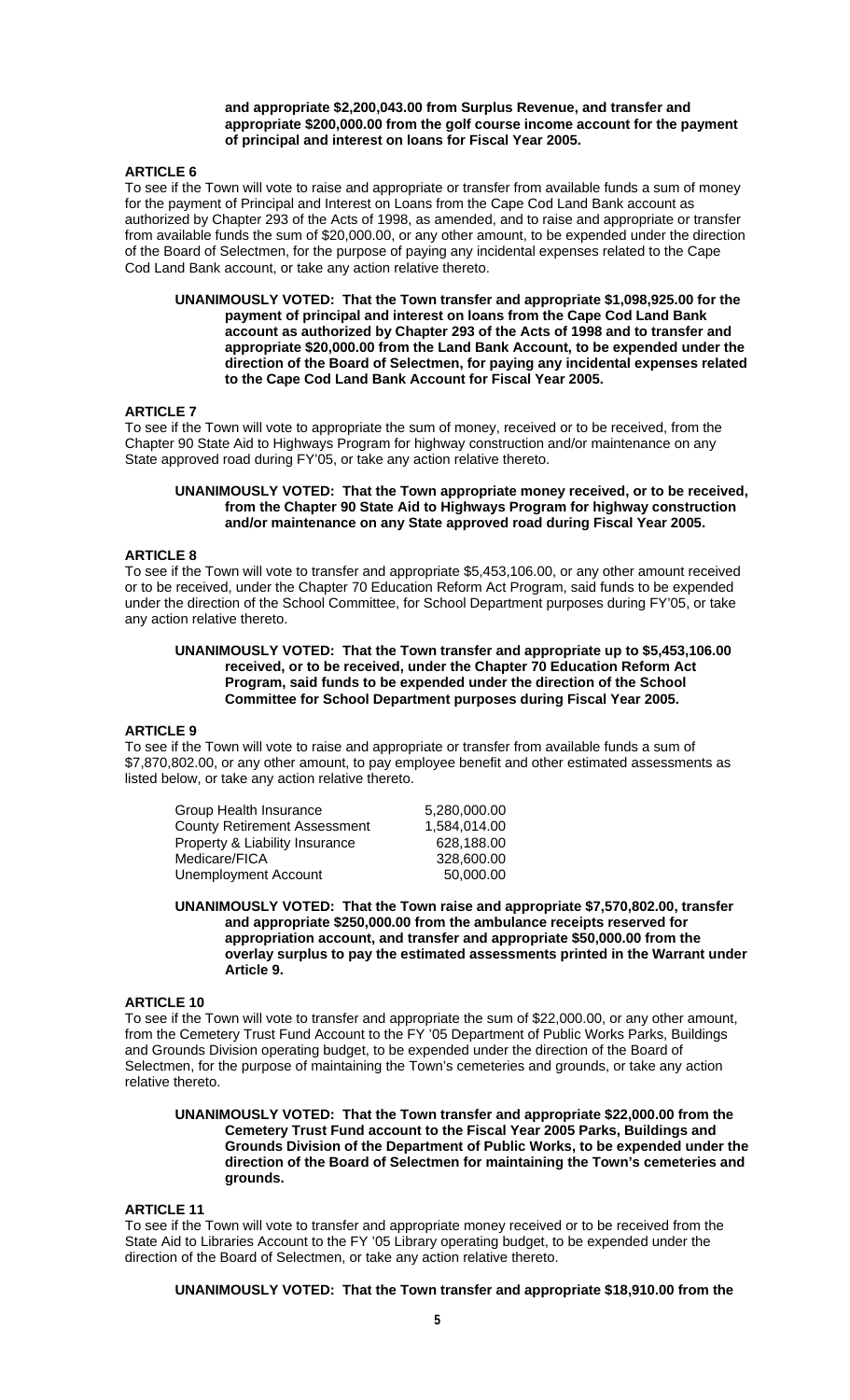**money received or to be received, from the State Aid to Libraries Account to the Fiscal Year 2005 Library operating budget, said funds to be expended under the direction of the Board of Selectmen.** 

### **ARTICLE 12**

To see if the Town will vote to raise and appropriate or transfer from available funds a sum of \$250,000.00, or any other amount, to establish the Reserve Account for FY'05, or take any action relative thereto.

### **UNANIMOUSLY VOTED: That the Town transfer and appropriate \$250,000.00 from the overlay surplus to establish a Reserve Account for Fiscal Year 2005.**

### **ARTICLE 13**

To see if the Town will vote to hear the report of the Capital Improvement Planning Committee, and further, to see if the Town will vote to raise and appropriate or transfer from available funds a sum of \$400,000.00, or any other amount, to be expended under the direction of the Board of Selectmen, for the purpose of purchasing and repairing equipment, vehicles, and buildings, and providing related services in accordance with the following list, with any unexpended balance for each item identified below to be placed in the Building/Capital Purchases account to be expended under the direction of the Board of Selectmen, or take any action relative thereto:

| <b>Police Station Improvements</b>         | 17,500.00 |
|--------------------------------------------|-----------|
| <b>Fire Vehicle Replacement</b>            | 34,319.00 |
| Fire Jaws of Life Replacement              | 38,500.00 |
| <b>DPW Truck Replacement</b>               | 45,000.00 |
| <b>DPW Transfer Trailer Replacement</b>    | 48,000.00 |
| <b>DPW Recycling Containers</b>            | 22,000.00 |
| Health Dept. Vehicle Replacement           | 20,000.00 |
| DPW Aerial Lift (Lease Purchase)           | 40,000.00 |
| <b>DPW Truck Replacement</b>               | 40,000.00 |
| <b>School Truck Replacement</b>            | 32,000.00 |
| School Phone System Replacement            | 28,000.00 |
| Natural Resources Signage                  | 4,000.00  |
| <b>Natural Resources Gate Replacements</b> | 3,500.00  |
| Natural Resources Boat Trailer             | 2,000.00  |
| Natural Resources Rotary Broom             | 4,000.00  |
| Police All Terrain Vehicle                 | 6,000.00  |
| DPW Sweeper & Auger Attachments            | 5,775.00  |
| <b>DPW Mower Replacement</b>               | 7,500.00  |
| <b>Building/Capital Purchases</b>          | 1,906.00  |
|                                            |           |

Susan James, Chairperson of the Capital Improvement Planning Committee, gave the following report: The Committee has met several times over the past year to plan for both routine capital improvements and to plan for and monitor extraordinary maintenance and repair projects funded by the debt exclusion approved several years ago.

The capital budget we are recommending tonight, as listed in the warrant, is the result of a collaborative planning effort between Town department heads, administrators, and members of the CPIP. In this climate of fiscal restraint, we are pleased to be able to continue a program that speaks to many, although admittedly not all, of the Town department needs. Department heads have been particularly cooperative during this process, and the new Director of Facilities Management has brought a fresh perspective as capital priorities have been established. The commitment to regular maintenance and repair of Town buildings and equipment will hopefully prevent the deterioration that was unavoidable during the last fiscal crisis.

In addition to the routine maintenance and replacement program, the CPIP has remained involved with the Municipal Building Repair plan funded by the debt exclusion. You will remember that the amount the Town authorized for expenditure was \$1.25 million. Since the authorization was approved, the Department of Public Works and Engineering Departments have admirably managed and executed the proposed projects. I am pleased to report that a large majority of the projects listed on the Building Repair plan have been substantially completed. This includes replacement of the HVAC system at the police station, plumbing and electric repairs, window replacements, and external building repairs at many Town buildings. The CPIP recently approved a plan to restore the windows at the 1927 Henry T. Wing School, and this work is due to begin at the end of this school year. So far, the total amount for these expenditures is slightly less than the total amount budgeted. The Committee will be beginning to plan for the completion of projects that had a lower priority on the initial plan.

The CPIP continues to plan capital expenditures in light of long-term goals. The Wing School septic system, for example, is being upgraded using money from the capital stabilization fund. The Committee has been open to creative proposals from Department heads and administrators for accomplishing goals in unique ways, keeping in mind the effect of expenditures on the tax rate. An example of this is a recent proposal from the Department of Public Works that addressed vehicle replacement and more efficient execution of snow removal. Although the Committee has discussed, and would like to resolve, large, one time repairs such as the high school track, planning for these needs to be based on accurate expectations as to cost and the understanding that funding cannot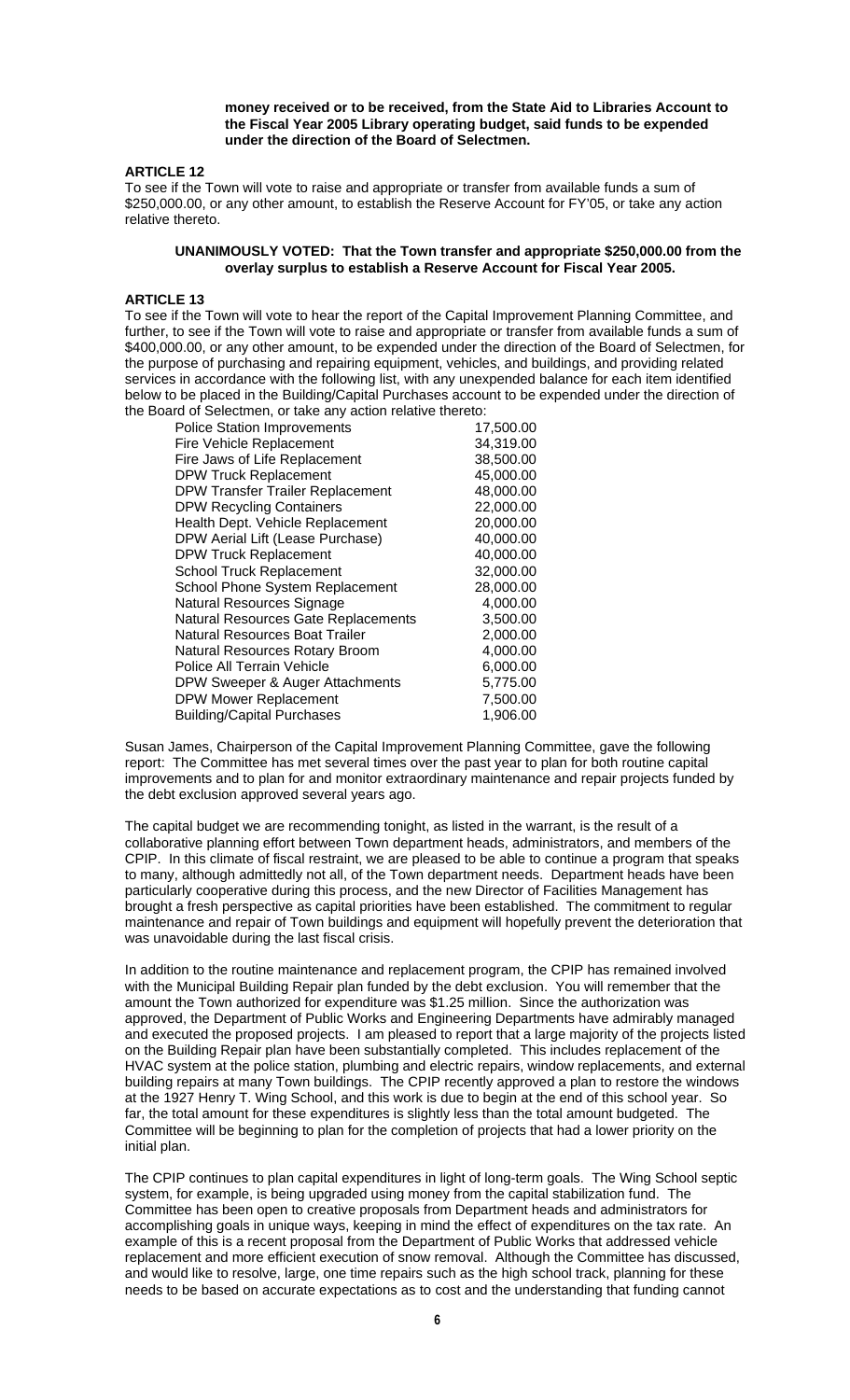occur within the regular capital budget. The Committee continues to welcome input from other Town Committees in its execution of its responsibilities.

#### **UNANIMOUSLY VOTED: That the Town hear the report of the Capital Improvement Planning Committee and transfer and appropriate \$400,000.00 from the ambulance receipts reserved for appropriation account, to be expended under the direction of the Board of Selectmen, for purchasing and repairing equipment, vehicles and buildings, and providing related services in accordance with the list printed in the Warrant under Article 13.**

A motion was made and seconded to take Article 44 out of order. This was a voice vote and declared **not carried** by the Moderator.

# **ARTICLE 14**

To see if the Town will vote to raise and appropriate or transfer from available funds the sum of \$21,200.00, or any other amount, to be expended under the direction of the Board of Selectmen, to fund various Social Service Programs for services to be performed for and on behalf of Sandwich residents as listed below, or take any action relative thereto.

| 500.00   |
|----------|
| 6,600.00 |
| 2,000.00 |
| 500.00   |
| 1,000.00 |
| 6,000.00 |
| 400.00   |
| 1,250.00 |
| 500.00   |
| 600.00   |
| 1,850.00 |
|          |

**UNANIMOUSLY VOTED: That the Town raise and appropriate \$21,000.00 to fund various Social Service programs for services to be performed for and on behalf of Sandwich residents during Fiscal Year 2005 as printed in the Warrant under Article 14, to be expended under the direction of the Board of Selectmen.** 

### **ARTICLE 15**

To see if the Town will vote to transfer and appropriate the FH'04 income from the Hoxie House and Grist Mill for the FY'05 operation and maintenance of the Hoxie House and Grist Mill, including salaries and expenses, to be expended under the direction of the Board of Selectmen, or take any action relative thereto.

#### **UNANIMOUSLY VOTED: That \$31,882.00 from the FY 2004 income from the Hoxie House and Grist Mill for the Fiscal Year 2005 operation and maintenance of the Hoxie House and Grist Mill, including salaries and expenses, to be expended under the direction of the Board of Selectmen.**

### **ARTICLE 16**

To see if the Town will vote to transfer and appropriate the sum of \$116,042.00, or any other amount, to be expended under the direction of the Board of Selectmen, from the Beach and Recreation Account for the purpose of providing FY'05 Recreation Department, Natural Resources Department, and Facilities Management Department services, and for beach privileges at Sandy Neck Beach in accordance with the following list, or take any action relative thereto.

| <b>Recreation Department</b>            | 61.300.00 |
|-----------------------------------------|-----------|
| Natural Resources Department            | 21.500.00 |
| <b>Facilities Management Department</b> | 17.000.00 |
| Sandy Neck Beach Privileges             | 16.242.00 |

**UNANIMOUSLY VOTED: That the Town transfer and appropriate \$116,042.00 from the beach parking receipts reserved for appropriation account, to be expended under the direction of the Board of Selectmen, for the following:** 

| <b>Recreation Department</b>            | 61.300.00 |
|-----------------------------------------|-----------|
| <b>Natural Resources Department</b>     | 21.500.00 |
| <b>Facilities Management Department</b> | 17.000.00 |
| <b>Sandy Neck Beach Privileges</b>      | 16.242.00 |

#### **ARTICLE 17**

To see if the Town will vote to transfer and appropriate the sum of \$70,000.00, or any other amount, to be expended under the direction of the Board of Selectmen, from the Beach and Recreation Account for the purpose of providing improvements to the Ryder Conservation Property, or take any action relative thereto.

**VOTED: That the Town transfer and appropriate \$70,000.00 from the beach parking**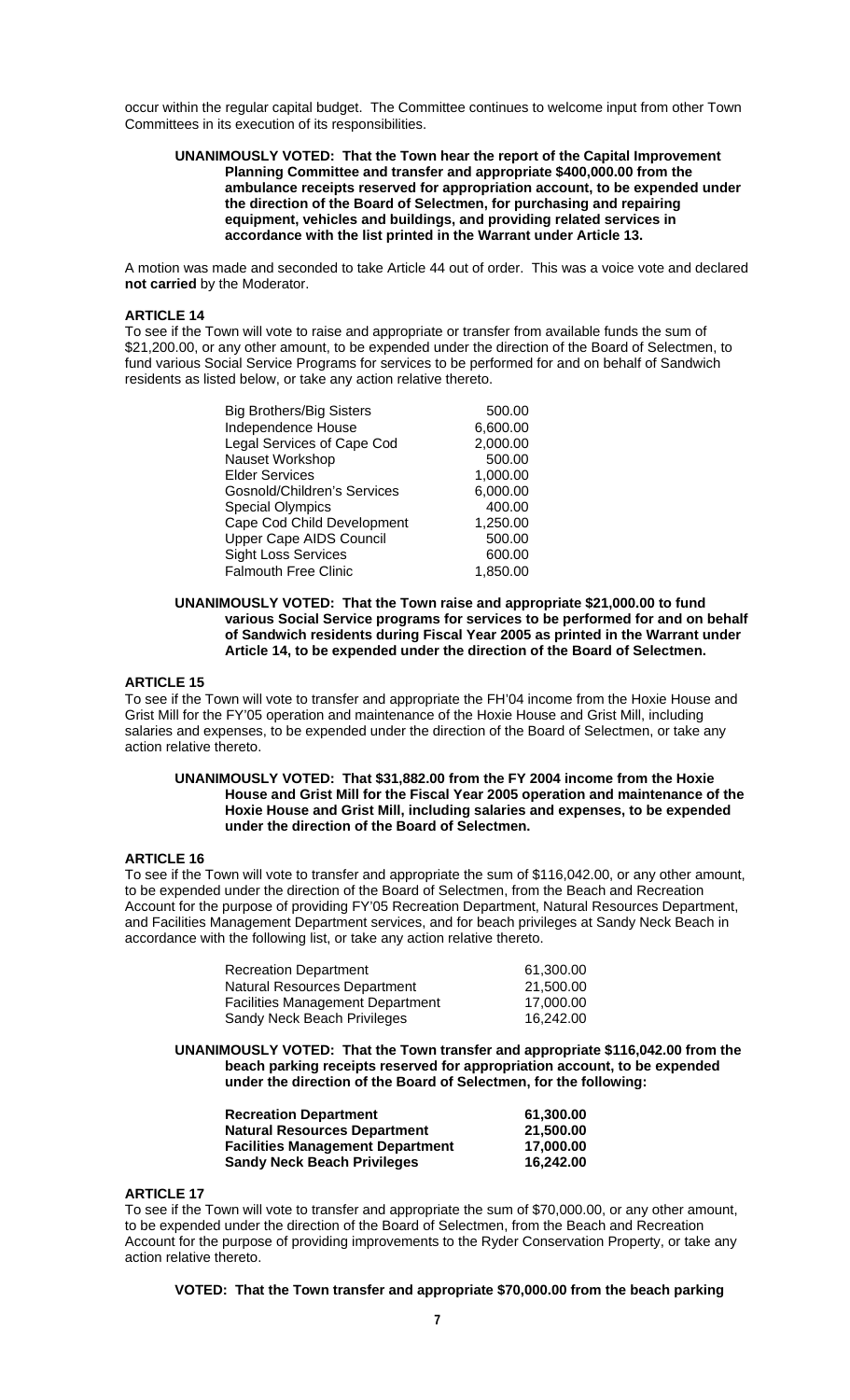**receipts reserved for appropriation account, to be expended under the direction of the Board of Selectmen, to provide improvements to the Ryder Conservation Property. This was a voice vote and declared carried by the Moderator.** 

### **ARTICLE 18**

To see if the Town will vote to authorize the Board of Selectmen to acquire by purchase, gift, eminent domain, or otherwise, on such terms and conditions as the Board of Selectmen may determine, all or a portion of the land and improvements thereon identified as Assessors Map 70, Lot 129 consisting of approximately 0.08 acres off North Shore Boulevard, said premises believed to be owned by Charlotte M. Lebherz, for general municipal purposes; and to transfer and appropriate the sum of \$21,200.00, or any other amount, for said acquisition from the Beach and Recreation Account; or take any action relative thereto.

**VOTED: That the Town authorize the Board of Selectmen to acquire by purchase, gift, eminent domain, or otherwise, on such terms and conditions as the Board of Selectmen may determine, all or a portion of the land and improvements thereon identified as Assessors Map 70, Lot 129 consisting of approximately 0.08 acres off North Shore Boulevard, said premises believed to be owned by Charlotte M. Lebherz, for general municipal purposes, and transfer and appropriate \$21,20.00 from the beach parking receipts reserved for appropriation account, to be expended under the direction of the Board of Selectmen, for said purpose. This was a counted vote of 232 Yes and 83 No and declared carried by the required two-thirds majority by the Moderator.** 

#### **ARTICLE 19**

To see if the Town will vote to transfer the sum of \$150,000.00, or any other amount, from the Beach and Recreation Account to the Stabilization Fund to be available for future appropriation, or take any action relative thereto.

#### **VOTED: That the Town transfer \$150,000.00 from the beach parking receipts reserved for appropriation account to the Stabilization Fund. This was a voice vote and declared NOT CARRIED by the Moderator.**

# **ARTICLE 20**

To see if the Town will vote in accordance with the provisions of the M.G.L. c.44, § 53F1/2 to raise and appropriate or transfer from available funds a sum of money, to be expended under the direction of the Board of Selectmen, for the purpose of establishing the FY'05 operating budget for Sandwich Hollows Golf Club, or take any action relative thereto.

#### **UNANIMOUSLY VOTED: That the Town transfer and appropriate \$1,089,721.00 to be expended under the direction of the Board of Selectmen for establishing the FY 2005 operating budget for Sandwich Hollows Golf Club.**

#### **ARTICLE 21**

To see if the Town will vote to raise and appropriate or transfer from available funds a sum of \$43,707.00, or any other amount, to be expended under the direction of the Board of Selectmen, for the purpose of funding the FY'05 Sandwich Promotions Fund as established under Chapter 227 of the Acts of 1997, or take any action relative thereto.

#### **UNANIMOUSLY VOTED: That the Town transfer and appropriate \$43,707.00 from the Sandwich Promotions Fund, to be expended under the direction of the Board of Selectmen, for funding the FY 2005 Sandwich Promotions Fund as established under Chapter 227 of the Acts of 1997.**

### **ARTICLE 22**

To see if the Town will vote to accept the layouts of the streets listed below, in accordance with Chapter 80 of the General Laws relating to street betterments, as laid out and recommended by the Board of Selectmen, in accordance with the plans thereof, and as approved by the Town Engineer; and further, to see if the Town will vote to authorize and instruct the Board of Selectmen to take by eminent domain on behalf of the Town such land as may be necessary therefore, and to raise and appropriate or transfer from available funds a sum of money for said purpose; and further, to see if the Town will vote to authorize the Town Treasurer, with the approval of the Board of Selectmen, to borrow not more than \$70,000.00, or any other amount, with said amount to be repaid through the betterment process as authorized by all of the abutters of the road; or take any action relative thereto.

 VanBuskirk Way Nobby Way Fox Bottom Circle

**VOTED: That the Town accept the layouts of VanBuskirk Way, Nobby Way, and Fox Bottom Circle as public ways and to authorize the Board of Selectmen to acquire the necessary interest in said ways by gift, purchase or eminent domain and to raise and appropriate \$3.00 for this purpose. This was a voice vote and declared carried by the required two-thirds majority by the Moderator.**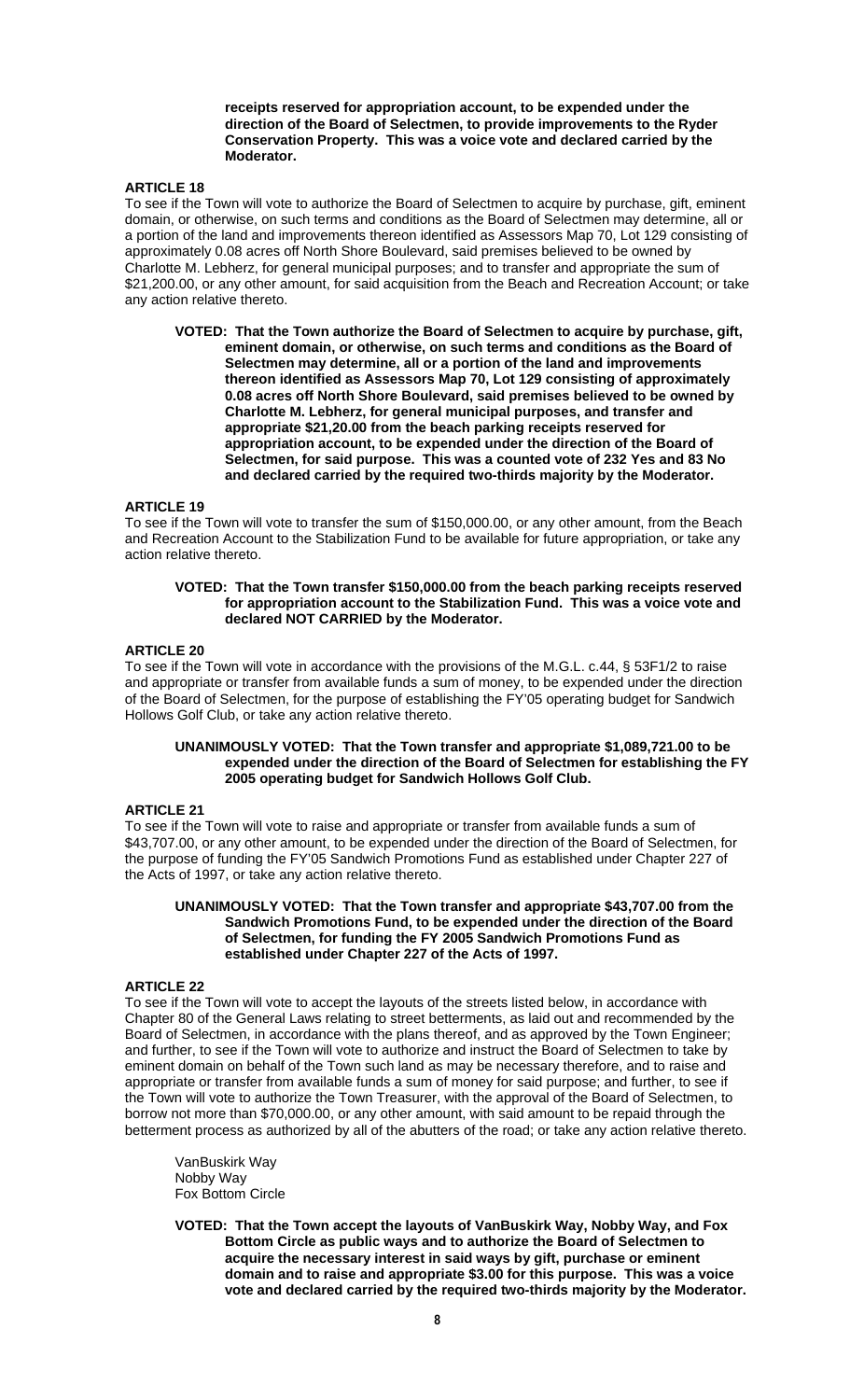### **ARTICLE 23**

To see if the Town will vote to hear the report of the Peters Pond Property Committee regarding the proposed future uses and management and operations plan for the former Agilent Technologies property located off Quaker Meetinghouse Road, or take any action relative thereto.

#### **UNANIMOUSLY VOTED: That the Town hear the report of the Peters Pond Property Committee.** (The report follows Article 24.)

#### **ARTICLE 24**

To see if the Town will vote in accordance with M.G.L. c.44, § 53E1/2 to establish a revolving fund for the operation of the Peters Pond Property in which to place revenues collected from the operation of the property, to be expended under the direction of the Board of Selectmen to maintain and improve the property, and further, to establish a limit on expenditures of \$20,000.00, or any other amount, from said account for FY '05, or take any action relative thereto.

Mr. David B. Mason of the Peters Pond Property Committee gave the following report: Tonight I just want to remind you that the Town purchased the property, the Peters Pond property, 83 acres off Cotuit Road and Quaker Meetinghouse at the November Special Town Meeting in 2002.

The Peters Pond Property Committee was established by the Sandwich Selectmen and is comprised of Samuel M. Starr, Joanne Mazar, H. Grattan Gill, Karl W. Von Hone, Mark Galkowski, Dennis E. Newman, and myself. And, I'd like to thank those folks for participating.

The Committee was charged with the development of a short-term plan to open the property to the public for the summer of 2003 season. We had a successful summer season for utilization of the beach and the boat ramp facilities. We have had a lot of compliments relative to that.

The Committee was also charged with the development of a long-range plan to determine the uses, maintenance and security of the 83-acre town-owned property. This is a direct quote out of the charge given to us by the Selectmen. As part of the charge, we were required to conduct public forums where it was the intent of the Committee to receive input from proposed users of the property.

As you can see, the majority of the attendees spoke to past uses, providing open land in consideration of future municipal facilities at the corner of Cotuit Road and Quaker Meetinghouse Road. There were also concerns voiced about the Town's ability to financially support the operation and maintenance of the property, and this became one of the key goals of the Committee.

Hence, the development of what we have referred to as Oak Crest Cove on Peters Pond. The facility needed an operational plan. The goals of the plan were to provide continued access to the Sandwich residents for the beach facilities and identify uses that maximize revenue generation by utilizing existing infrastructure and minimizing town capital expenditures.

The Committee broke the property into four sections, the first one being identified as future municipal uses, which is approximately a 22-acre wooded area at Cotuit Road and Quaker Meetinghouse Road. And, that will be left to the discretion of the Selectmen and the Town to determine how they would like to utilize that property in the future.

The next area is the Town/group activity area, which is, as you will note if you drive by, the current field that exists there. That section is looked at as potentially being used for fairs, craft shows, rallies and rendezvous events.

The third area is the conference leisure area what currently is the lodge, the four-bedroom house and the year-round cottages. Right now, we have contracted with Rayburn Associates, who is a conference-consulting firm. The point of that was, one, the development of an RFP to put out to potential operators and the development of a pro forma to identify what we could expect for revenue generation from this use.

The fourth area is the RV park. And currently we are under contract with a consult firm, Gorin Associates, who the Town had utilized originally when looking at the total package to bring before you in 2002. Gorin Associates is in the process of developing a feasibility study for converting this to RV sites, (where it is currently cottages, it was a camping area), and utilizing the existing structures in there as a cottage community that could be rented out seasonally.

And, the feedback we have received for that RV park is very positive. And, we are in the process of waiting for that information to be returned. We have developed an expense/revenue analysis. That expense/revenue analysis is just based purely in term of income, what is currently being supplied from the Town funding for the Beach and Recreation Accounts.

We have put in a base minimum contribution from the Conference Center use. Now, that base minimum contribution was determined through the pro forma as what we could expect for revenue generation. That does not include the percent of profit that would be contractually negotiated with the operator. Also, not included in there is the RV income. The reason I am pointing this out, is to show that the facility could operate, recognizing the expenses that exist, and taking care of those expenses, resulting in an income that we expect in FY' 05 based on that operation.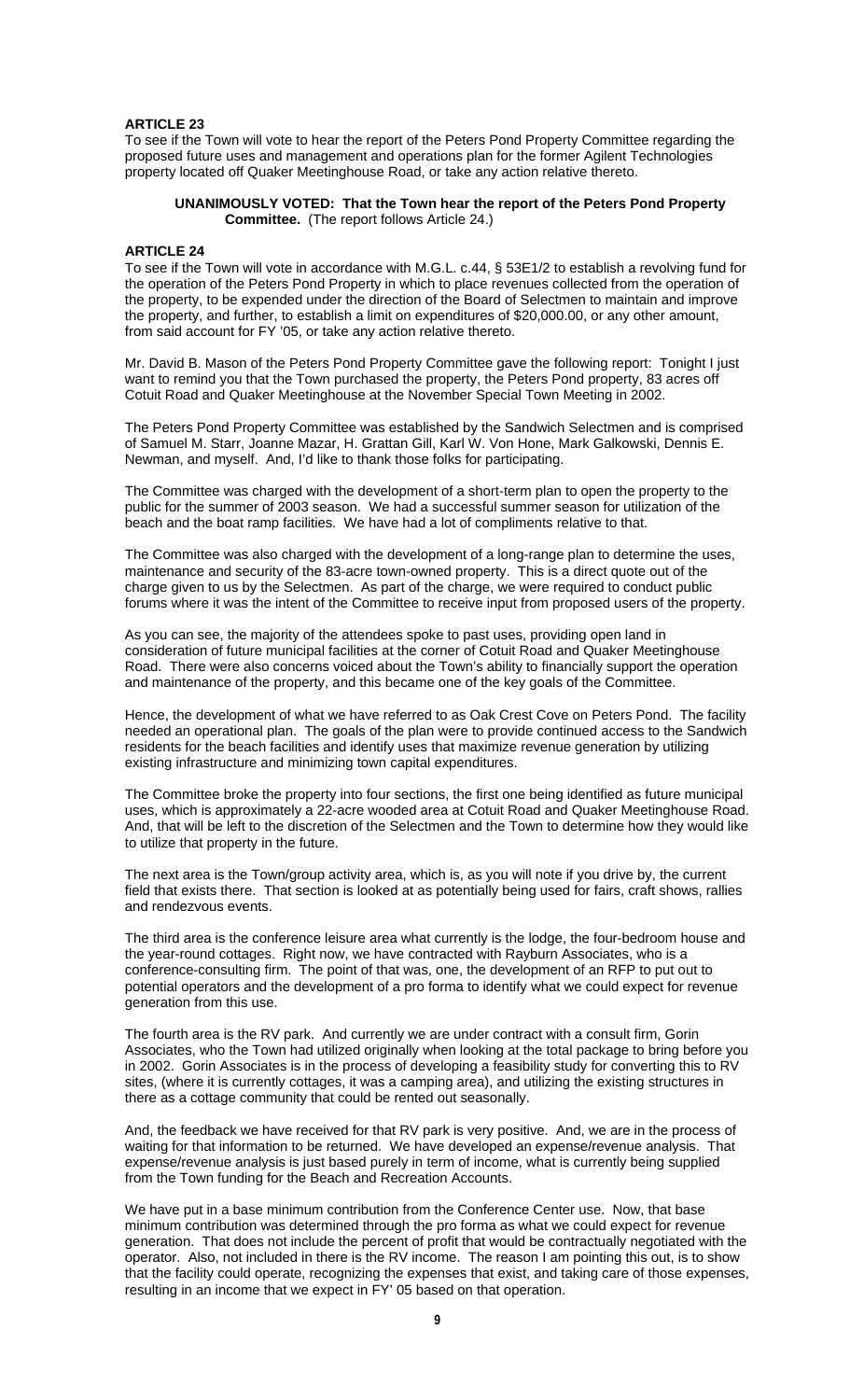As has been pointed out to you by the Finance Committee, we had no intention of attempting to address the debt service, because we recognize that we would not be able to do that. So, based on the plan that is put before you, it is the intentions of the public and what they had desired for utilizing the existing infrastructure to provide a fantastic piece of property and use to the taxpayers of Sandwich.

#### **VOTED: That the Town establish a revolving fund for the operation of the Peters Pond Property in accordance with M.G.L. c.44, §53E1/2 and establish a limit on expenditures of \$20,000.00 from said account for Fiscal Year 2005, to be expended under the direction of the Board of Selectmen. This was a voice vote and declared carried by the Moderator.**

### **ARTICLE 25**

To see if the Town will vote to amend the General Bylaw, Chapter 2, by adding a new Section 2.02 to read as follows:

 The Board of Selectmen is hereby authorized to enter into contracts for such period of time as the Selectmen may determine, which may be longer than three years.

or take any action relative thereto.

Charles W. Kleekamp moved to amend the article by adding the words "but not more than ten years." The motion to amend was seconded and carried by a voice vote of 136 Yes and 79 No.

**VOTED: That the Town amend the Town General Bylaws, Chapter 2 by inserting a new Section 2.02 to read as follows:** 

 **The Board of Selectmen is hereby authorized to enter into contracts for such period of time as the Selectmen may determine, which may be longer than three years, but not more than ten years.** 

### **This was a voice vote and declared carried by the Moderator. (Since there was already a 2.02, it was entered as 2.03.)**

# **ARTICLE 26**

To see if the Town will vote to authorize the Board of selectmen to enter into lease or operating and management contracts with respect to any or all of the former Agilent Technologies property identified as Assessors Map 17, Lot 196 for such period of time as the Selectmen may determine, which may be longer than three years, or take any action relative thereto. A motion was made and seconded to **indefinitely postpone**. This was a voice vote and declared carried by the Moderator.

### **ARTICLE 27**

To see if the Town will vote to authorize the Board of Selectmen to enter into contracts for lease purchasing Town vehicles and equipment for such period of time as the Selectmen may determine, which may be longer than three years, or take any action relative thereto. . A motion was made and seconded to **indefinitely postpone**. This was a voice vote and declared carried by the Moderator

#### **ARTICLE 28**

To see if the Town will vote to authorize the Board of Selectmen and School Committee to enter into contracts for the installation of wireless telecommunication facilities on any municipal or school building or property for such period of time as the Selectmen and School Committee may determine, which may be longer than three years, or take any action thereto.

Mr. Frank Pannorfi moved that the Town authorize the Board of Selectmen and the School Committee to enter into contracts for the installation of wireless telecommunication facilities on any municipal or school building or property for such period of time as the Selectmen and the School Committee may determine, which may be no longer than twenty (20) years.

#### **VOTED: That the Town authorize the Board of Selectmen and School Committee to enter into contracts for the installation of wireless telecommunication facilities on any municipal or school building or property for such period of time as the Selectmen and School Committee may determine, which may be no longer than twenty (20) years. This was a voice vote and declared carried by the Moderator.**

#### **ARTICLE 29**

To see if the Town will vote to authorize the Board of Selectmen to enter into an intermunicipal agreement, in accordance with M.G.L. c. 40, §4A, for the provision of consulting and support services for the Town's computerized personal property assessment system, or take any action relative thereto.

**UNANIMOUSLY VOTED: That the Town authorize the Board of Selectmen to enter into an intermunicipal agreement, in accordance with M.G.L. c. 40, §4A, for the provision of consulting and support services for the Town's computerized personal property assessment system.**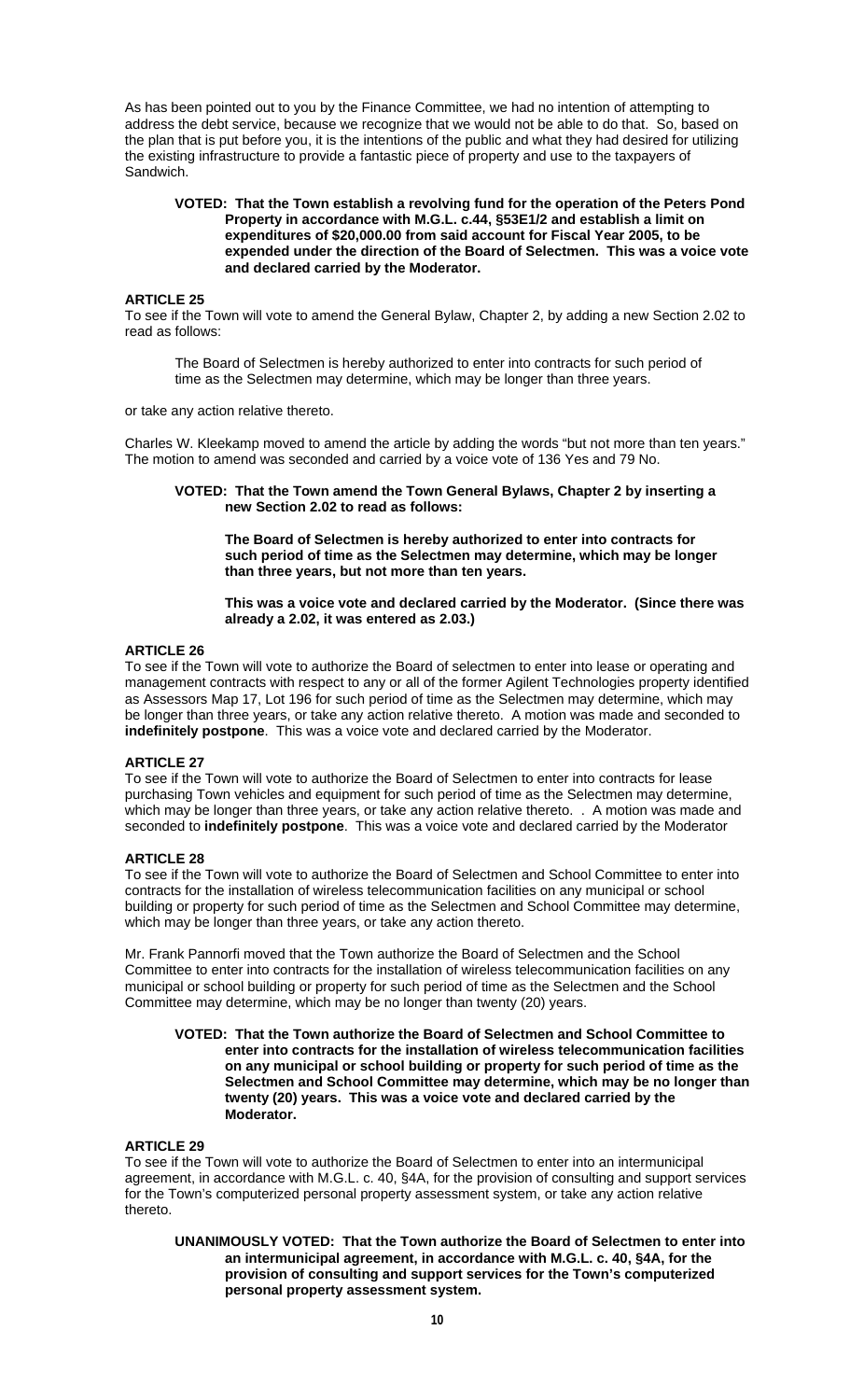### **ARTICLE 30**

To see if the Town will vote to authorize the Board of Selectmen to grant to the Tedeschi Corporation a perpetual easement for access over land owned by the Town and located at Quaker Meetinghouse Road and shown on Assessors Map 17, Lots 134, 137, 138, and 222, on such terms and conditions and for such consideration as the Selectmen may determine, which may be nominal consideration, or take any action relative thereto.

#### **UNANIMOUSLY VOTED: That the Town authorize the Board of Selectmen to grant to the Tedeschi Corporation a perpetual easement for access over land owned by the Town and located at Quaker Meetinghouse Road and shown on Assessors Map 17, Lots 134, 137, 138, and 222, on such terms and conditions and for such consideration as the Selectmen may determine.**

# **ARTICLE 31**

To see if the Town will vote to authorize the Board of Selectmen to convey up to all of the Town property, exclusive of the Town land area that includes the Sandwich Pop Warner football field, located on all or portions of parcels identified as Assessor Map 17, Lots 134, 137, and 138 consisting of approximately 55.95 acres off Quaker Meetinghouse Road which were previously authorized for the purpose of conveyance at the November 18, 2002 Special Town Meeting; said property to be conveyed on such terms and conditions as the Selectmen deem to be in the best interests of the Town with any and all proceeds from such conveyance to be placed in the Stabilization Fund in accordance with M.G.L. c. 40, §5B; or take any action relative thereto.

A motion was made to amend the article by changing "field" to "facility" and add the words "and skateboard park" after the word "facility". The amendment was declared carried by a voice vote.

**VOTED: That the Town authorize the Board of Selectmen to convey up to all of the Town property, exclusive of the Town land area that includes the Sandwich Pop Warner football facility and skateboard park, located on all or portions of parcels identified as Assessor Map 17, Lots 134, 137, and 138 consisting of approximately 55.95 acres off Quaker Meetinghouse Road which were previously authorized for the purpose for conveyance at the November 18, 2002 Special Town Meeting; said property to be conveyed on such terms and conditions as the Selectmen deem to be in the best interests of the Town with any and all proceeds from such conveyance to be placed in the Stabilization Fund in accordance with M.G.L. c.40, §5B. This was a voice vote and declared carried by the required two-thirds majority by the Moderator.** 

Since it was 11:05 p.m., the Moderator asked those present, in accordance with Section 1.15 of the Town Bylaws, if they wished to continue the meeting. It was a counted hand vote and carried by 132 Yes to 61 No.

The quorum was then questioned. Since a count of voters totaled 177, the Town Meeting was continued to 7 p.m. on Tuesday, May 4, 2004 at the same location.

The second night of the Annual Town Meeting was convened at 7:35 p.m. on Tuesday, May 4, 2004, a quorum of 200 having been met since a total of 253 voters were checked in by the clerks.

The Moderator swore in the tellers for the second evening, as follows: John S. Jillson, Wilton P. Marshall III, Elizabeth Desaulniers, Paul W. Schrader and Raymond Gehling. He also swore in Craig Sanderson as timekeeper.

# **ARTICLE 32**

To see if the Town will vote to amend the Sandwich Protective Zoning Bylaws, Section 2600, Intensity of Use Schedule by deleting in its entirety the last sentence of Note c which reads:

"Corner and through lots shall maintain front yard requirements for both frontages."

or take any other action relative thereto.

A motion to indefinitely postpone failed to carry.

#### **VOTED: That the Town amend the Sandwich Protective Zoning Bylaws, Section 2600, Intensity of Use Schedule by deleting in its entirety the last sentence of Note c which reads: "Corner and through lots shall maintain front yard requirements for both frontages." This was a counted vote of 132 Yes and 40 No and was declared carried by the required two-thirds majority by the Moderator.**

# **ARTICLE 33**

To see if the Town will vote to amend the Sandwich Protective Zoning Bylaws by deleting the existing definition of "Lot Coverage" and replacing it with the following new definition of "Lot Coverage":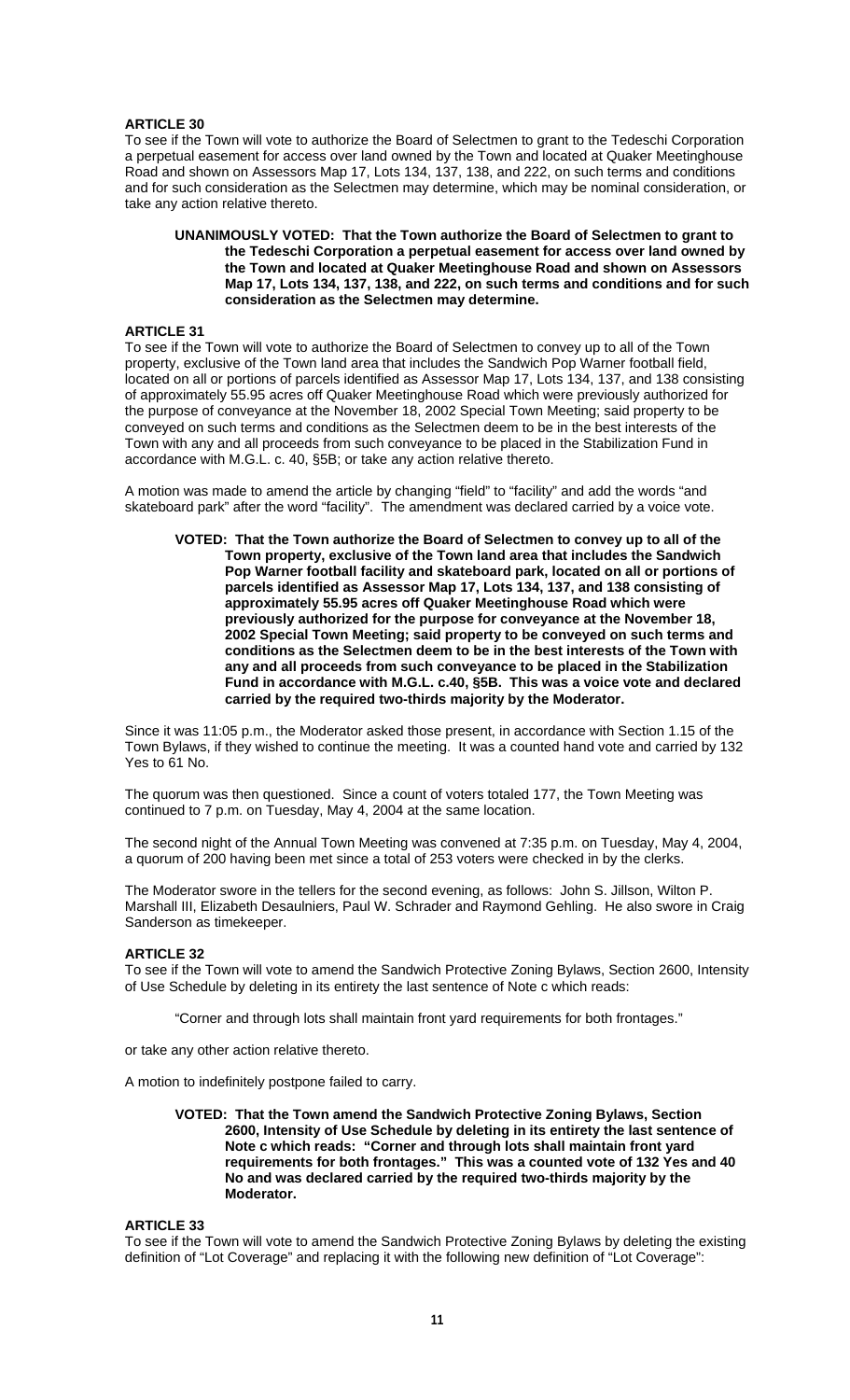**LOT COVERAGE**—Percentage of lot area that is covered by structures, paving, driveways, walkways and parking area.

### **And further,**

 To see if the Town will vote to amend the Sandwich Protective Zoning Bylaws by adding the following to the Definitions section:

**COMMERCIAL MARINE FISHING EQUIPMENT STORAGE—**Storage of a boat, boat trailer and/or equipment necessary to a commercial marine fishing business. If stored outdoors, such items shall not be stored less than 25 feet from any front lot line and not less than 10 feet from any side or rear lot line. No stored boat shall be used for dwelling or sleeping purposes.

**COMMON DRIVEWAY—**An alternative means of access for no more than three single family dwellings on no more than two separate lots as may be allowed by Special Permit Section 4140 of the Bylaw. Common driveways are not streets and do not provide lot frontage.

**OFFICE**—Office and meeting space for conducting professional services, clerical or administrative work for occupations including but not limited to business, healthcare, not for profit organizations, and trades or for conducting a home occupation.

or take any other action relative thereto.

#### **UNANIMOUSLY VOTED: That the Town amend the Sandwich Protective Zoning Bylaws, Definitions, as printed in the Warrant under Article 33. This was a voice vote and declared unanimous by the Moderator.**

### **ARTICLE 34**

To see if the Town will vote to amend the Sandwich Protective Zoning Bylaws by adding the following new Section 4140, Common Driveways to Article IV, Special Regulations, or take any other action relative thereto:

### **Section 4140. Common Driveways**

Common driveways to serve up to three single family dwellings on two separate lots are allowed by Special Permit as an accessory use, in order to address existing, significant and recognized public safety concerns. The Planning Board shall be the Special Permit Granting Authority (SPGA).

**4141. Procedures.** Common driveways may be allowed only in accordance with the standards and criteria set out in Section 4142 below. Special Permit applications under this section shall be accompanied by a completed application form and a plan and profile of the proposed driveway prepared and stamped by a Registered Professional Engineer and Professional Land Surveyor.

**4142. Design Standards.** At a minimum common driveways shall be constructed to the standard set forth in Section 5S of the Sandwich Planning Board Subdivision Rules & Regulations in effect at the time the Special Permit application is submitted unless otherwise recommended by the Town Engineer. Common driveways shall not exceed 500 feet in length from the lot line where the driveway intersects with the street, to and including the end of the driveway on the last lot it serves.

### **4143. Special Permit Criteria.** The Planning Board shall review all projects for conformance with the following criteria:

- The proposed common driveway conforms to the design standards of Section 4142 of this Bylaw and will safely and adequately serve the lots for which it is intended.
- b. The proposed common driveway is designed in its proportions, orientation, materials, landscaping, and other features as to provide a desirable character complementary to and integral with existing natural features while ensuring the least impact on the land over which it is to be constructed.
- c. The Board finds that the driveway would not have a detrimental effect on the safety of the neighborhood.
- d. A deed rider has been submitted in a form acceptable to the Planning Board providing for the continued use and requiring perpetual maintenance of the common driveway by the owners of the lots to be served by the common driveway.
- e. Documents have been submitted in a form acceptable to the Planning Board creating a homeowners association with responsibility for the repair and maintenance of the common driveway by the owners of the lots on which the common driveway is to be located.
- f. The Special Permit applicant has demonstrated to the satisfaction of the Planning Board that the lots that are proposed to be served by the common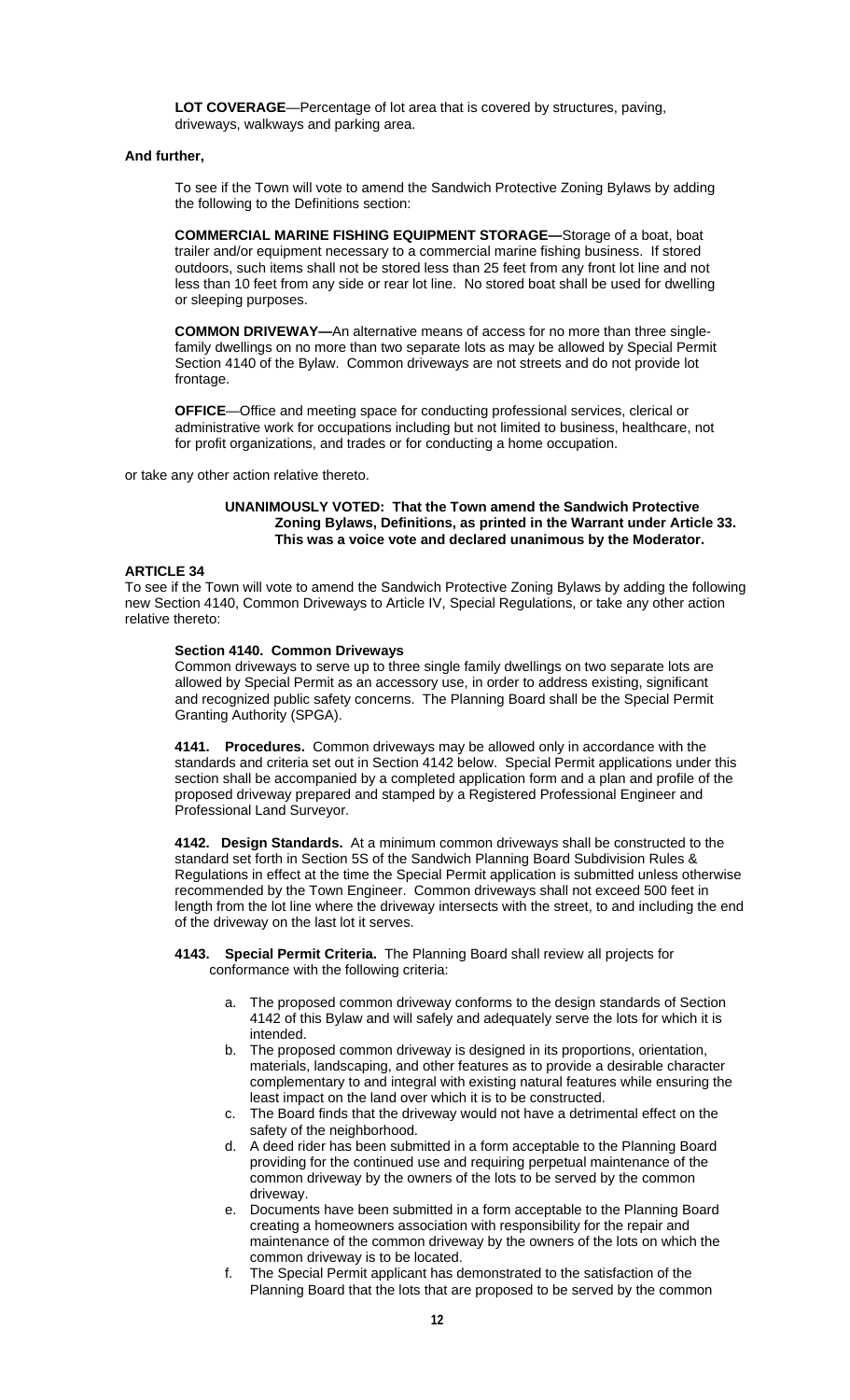driveway can also be served by individual driveways through the frontage of each lot.

**4144. Conditions.** In granting the Special Permit under this Section, the Planning Board may impose conditions, safeguards and limitations which it deems necessary to effectuate the intent of this Section. The Planning Board shall require as a condition of a common driveway Special Permit that the deed rider and homeowners association documents be recorded in the Barnstable County Registry of Deeds prior to construction of the common driveway.

# **And further,**

 Article II, Section 2320 shall be amended to add the accessory use Common Driveway as a use by Special Permit in all zoning districts.

or take any other action relative thereto.

#### **VOTED: That the Town amend the Sandwich Protective Zoning Bylaws, Article IV, Special Regulations, Sections 4140-4144 as printed in the Warrant under Article 34. This was a voice vote and declared carried by the required two-thirds majority by the Moderator.**

### **ARTICLE 35**

To see if the Town will vote to amend the Sandwich Protective Zoning Bylaws by deleting existing Section 4453 in its entirety and replacing it with the following new Section 4453:

#### **4453. Standards**

**a.) Number Of Dwelling Units.** The number of units allowed in an Affordable Housing Conditional Density Development shall be as follows:

#### **Homeownership**

| Number of Dwelling Units                                                 | Percent Affordable                                 | Maximum Number of Units Allowed       |
|--------------------------------------------------------------------------|----------------------------------------------------|---------------------------------------|
| 4 Units per acre                                                         | 100% Affordable Units                              | 40                                    |
| 2 Units per acre                                                         | 50% Affordable Units                               | 20                                    |
| Rental<br>1 Bedroom Units or Units Deed Restricted to Age 55 and older*: |                                                    |                                       |
| Number of Dwelling Units                                                 | Percent Affordable                                 | Maximum Number of Units Allowed       |
| 10 Units per acre                                                        | 100 % Affordable Units                             | 40                                    |
| 6 Units per acre                                                         | 50 % Affordable Units                              | 20                                    |
| 2 Bedroom Units:<br>Number of Dwelling Units<br>4 Units per acre         | <b>Percent Affordable</b><br>50 % Affordable Units | Maximum Number of Units Allowed<br>20 |

\*Occupancy of such units shall be limited to persons fifty-five of age or older and their dependents, as may be permitted under applicable state and/or federal regulations.

**Flexible Dimensional Regulations.** Lot area, frontage, yard and coverage regulations shall be the following, in lieu of the requirements in Section 2600:

| Minimum Lot Area:           | 5,000 SF               |     |
|-----------------------------|------------------------|-----|
| Maximum Lot Area:           | 40,000 SF              |     |
| Minimum Lot Frontage:       | $50$ ft*               |     |
| Maximum Lot Frontage        | 75 ft*                 |     |
| Minimum Front Yard:         | $15$ ft                |     |
| Minimum Side and Rear Yard: | $12$ ft                |     |
| Maximum Lot Coverage:       | 5,000 SF to 10,000 SF  | 45% |
|                             | 10,001 SF to 20,000 SF | 35% |
|                             | 20,001 SF to 30,000 SF | 30% |
|                             | 30,001 SF to 40,000 SF | 25% |

\*But not less than 150 feet if on an arterial street.

or take any action relative thereto.

### **UNANIMOUSLY VOTED: That the Town amend the Sandwich Protective Zoning Bylaws, Section 4453, Affordable Housing/Conditional Density Program Standards as printed in the Warrant Under Article 35.**

#### **ARTICLE 36**

To see if the Town will vote to amend the Sandwich Protective Zoning Bylaws by deleting Section 4443 in its entirety and replacing it with the following:

### **4443. Flexible Dimensions for Cluster Lots.**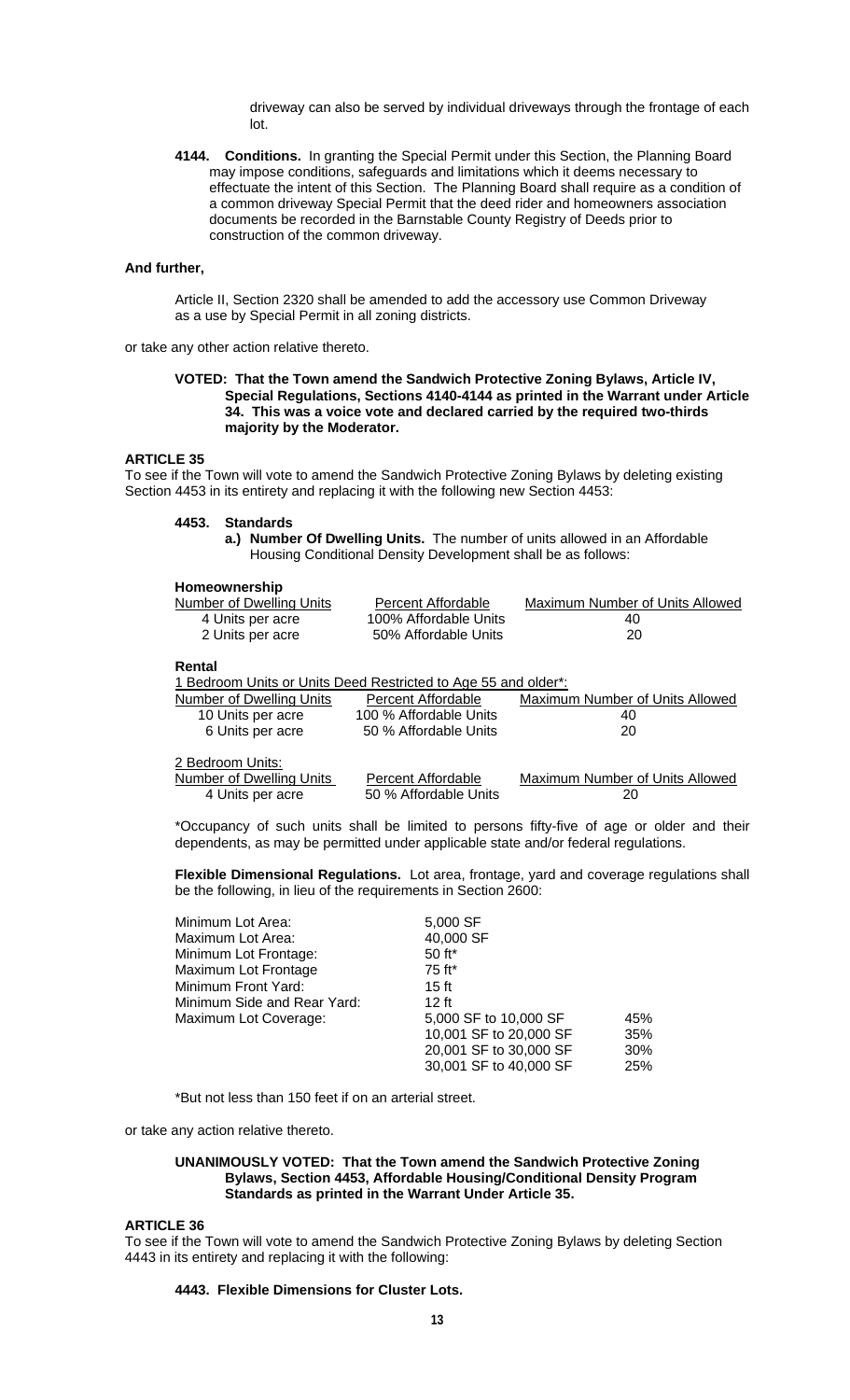a.) Lot area, frontage, yard and coverage regulations shall be the following, in lieu of the requirements in Section 2600:

| Minimum Lot Area:           | 5,000 SF               |            |
|-----------------------------|------------------------|------------|
| Maximum Lot Area:           | 40,000 SF              |            |
| Minimum Lot Frontage:       | 50 ft*                 |            |
| Maximum Lot Frontage        | 75 ft*                 |            |
| Minimum Front Yard:         | $15$ ft                |            |
| Minimum Side and Rear Yard: | $12 ft**$              |            |
| Maximum Lot Coverage:       | 5,000 SF to 10,000 SF  | 45%        |
|                             | 10,001 SF to 20,000 SF | 35%        |
|                             | 20,001 SF to 30,000 SF | 30%        |
|                             | 30,001 SF to 40,000 SF | <b>25%</b> |

\*But not less than 150 feet if on an arterial street.

\*\*Except not less than the requirements of Section 2600 for yards in the development abutting property not located within the Cluster Development. **Accessory buildings** shall not be located within six feet of any property line including property lines shared in common with open space parcels, but shall not be less than the requirements of Section 2600 for yards abutting property not located within the Cluster Development.

### **And further,**

Delete Section 4444 (f) in its entirety and replacing it with the following:

#### **4444. Village Cluster Regulations**

f.) In lieu of the otherwise applicable requirements for the Cluster Development, lot area, frontage, yard and lot coverage regulations for a Village Cluster shall be the following:

| Minimum Lot Area*            | 5,000 SF                              |     |
|------------------------------|---------------------------------------|-----|
| Maximum Lot Area*            | $\frac{1}{2}$ the applicable lot area |     |
| Minimum Lot Frontage:        | $30$ ft <sup>*</sup>                  |     |
| Maximum Lot Frontage         | 50 ft                                 |     |
| Minimum Front Yard:          | $15$ ft                               |     |
| Minimum Side and Rear Yard** | $12$ ft                               |     |
| Maximum Lot Coverage:        | 5,000 SF to 10,000 SF                 | 45% |
|                              | 10,001 SF to 20,000 SF                | 35% |
|                              | 20,001 SF to 30,000 SF                | 30% |
|                              | 30,001 SF to 40,000 SF                | 25% |
|                              |                                       |     |

\*No part of the lot area employed for zoning compliance shall be further from the street line than a distance equal to five (5) times the lot frontage.

\*\*Except not less than the requirements of Section 2600 for yards in the development abutting property not located within the Cluster Development. **Accessory buildings** shall not be located within six feet of any property line including property lines shared in common with open space parcels, but shall not be less than the requirements of Section 2600 for yards abutting property not located within the Cluster Development.

### **And further,**

Delete Section 4445 in its entirety.

or take any other action relative thereto.

### **UNANIMOUSLY VOTED: That the Town amend the Sandwich Protective Zoning Bylaws, Section 4443, Flexible Dimensions for Cluster Lots as printed in the Warrant under Article 36.**

### **ARTICLE 37**

To see is the Town will vote to amend the Sandwich Protective Zoning Bylaws by adding the following to Article II, Section 2300, Use Regulation Schedule under Section 2310, Principal Uses, Commercial:

#### **2310. PRINCIPAL USES COMMERCIAL USE**

|                                                              |                     |              | <b>ZONING DISTRICT</b> |            |           |    |
|--------------------------------------------------------------|---------------------|--------------|------------------------|------------|-----------|----|
|                                                              | <b>R-1</b><br>$R-2$ | BL-1<br>BL-2 | <b>IND</b>             | <b>MAR</b> | <b>RD</b> | GD |
| <b>Commercial Marine Fishing</b><br><b>Equipment Storage</b> | N                   | N            |                        | Y.         | N.        |    |

**And further,**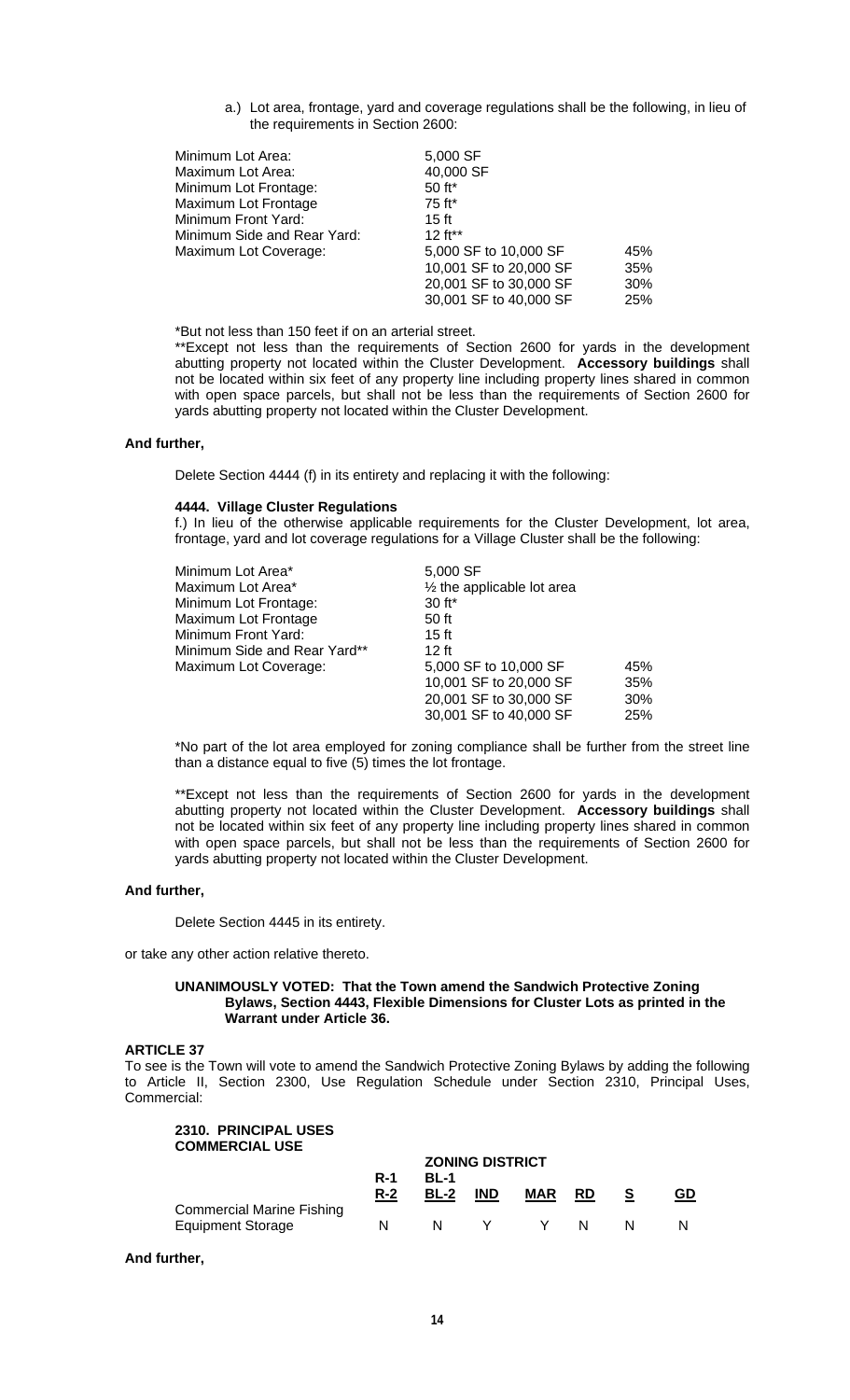To see if the Town will vote to amend the Sandwich Protective Zoning Bylaws by adding the following to Article II, Section 2300, Use Regulation Schedule under Section 2320, Accessory Uses:

# **2320. ACCESSORY USES**

| EVEVI / \VVEVVVI\I VVEV          | <b>ZONING DISTRICT</b> |               |            |            |           |  |           |  |  |
|----------------------------------|------------------------|---------------|------------|------------|-----------|--|-----------|--|--|
|                                  | <b>R-1</b>             | BL-1          |            |            |           |  |           |  |  |
|                                  | $R-2$                  | $BL-2$        | <b>IND</b> | <b>MAR</b> | <b>RD</b> |  | <u>GD</u> |  |  |
| <b>Commercial Marine Fishing</b> |                        | <b>BI-1Y</b>  | Y          |            |           |  |           |  |  |
| Equipment Storage. (13)          |                        | <b>BL-2 N</b> |            |            |           |  |           |  |  |

#### **And further,**

By adding the following note 13 under Section 2300:

**13.** In the R-1, R-2, Ridge, Shore and BL-1 such storage shall be limited to one boat and one boat trailer per principal use.

or take any other action relative thereto.

Paul W. Schrader moved that the article be amended as follows: **Section 2320. ACCESSORY USES,** Zoning District, Commercial Marine Fishing, strike the letter "Y" under R-1 and R-2 and insert the letter "N" and further to strike R-1 and R-2 from note 13 under Section 2300. This amendment failed to carry on a voice vote. Shawn P. Murray moved to table the article. The motion to table failed to carry on a voice vote.

### **VOTED: That the Town vote to amend the Sandwich Protective Zoning Bylaws, Section 2300, Use regulation Schedule, Section 2310, Principal Uses, Commercial as printed in the Warrant under Article 37. This was a voice vote and declared carried by the required two-thirds majority by the Moderator.**

### **ARTICLE 38**

To see if the Town will vote to amend the General ByLaw, Chapter 2, Section 2.80, Town Bylaws: Enforcement, by adding the phrase "Tree Warden" to the list of enforcing persons found in the second sentence, or take any action relative thereto.

#### **VOTED: That the Town amend the Town General Bylaws, Chapter 2, Section 2.80, Town Bylaws: Enforcement, by adding the phrase "Tree Warden" to the list of enforcing persons found in the second sentence. This was a counted voice vote and declared carried by 173 Yes and 28 No.**

### **ARTICLE 39**

To see if the Town will vote to authorize the Board of Selectmen to acquire by purchase, gift, eminent domain, or otherwise, on such terms and conditions as the Board of Selectmen may determine, all or a portion of the land and improvements thereon identified as Assessors Map 14, Lots 321-1 and 322 consisting of approximately 4.71 acres off Farmersville Road, said premises believed to be owned by Erik J. and Mark A. VanBuskirk; and all or a portion of the land and improvements thereon identified as Assessors Map 14, Lot 321 consisting of approximately 2.21 acres off Farmersville Road, said premises believed to be owned by R. W. Anderson & Sons, Inc.; and all or a portion of the land and improvements thereon identified as Assessors Map 14, Lot 320 consisting of approximately 2.00 acres to be subdivided from the entire lot consisting of approximately 10.00 acres off Farmersville Road, said premises believed to be owned by Erik J. VanBuskirk and Sonja T. Daday; for the purposes set out in Section 3 of Chapter 293 of the Acts of 1998; and to appropriate the sum of \$850,000.00, or any other amount, for said acquisition; that to meet this appropriation the Treasurer, with the approval of the Board of Selectmen, is hereby authorized to borrow \$850,000.00 by issuance of general obligation bonds or notes under Section 7 of Chapter 293 of the Acts of 1998 in anticipation of revenues to be received under Section 6 of said Chapter 293, or any other enabling authority; or take any action relative thereto.

**VOTED: That the Town authorize the Board of Selectmen to acquire by purchase, gift, eminent domain, or otherwise, on such terms and conditions as the Board of Selectmen may determine, all or a portion of the land and improvements thereon identified as Assessors Map 14, Lots 321-1 and 322 consisting of approximately 4.71 acres off Farmersville Road, said premises believed to be owned by Erik J. and Mark A. VanBuskirk; and all or a portion of the land and improvements thereon identified as Assessors Map 14, Lot 321 consisting of approximately 2.21 acres off Farmersville Road, said premises believed to be owned by R. W. Anderson & Sons, Inc.; and all or a portion of the land and improvements thereon identified as Assessors Map 14, Lot 320 consisting of approximately 2.00 acres to be subdivided from the entire lot consisting of approximately 10.00 acres off Farmersville Road, said premises believed to be owned by Erik J. VanBuskirk and Sonja T. Daday; for the purposes set out in Section 3 of Chapter 293 of the Acts of 1998; and to appropriate the sum of \$850,000.00, for said acquisition; that to meet this appropriation the Treasurer, with the approval of the Board of Selectmen, is hereby authorized to borrow**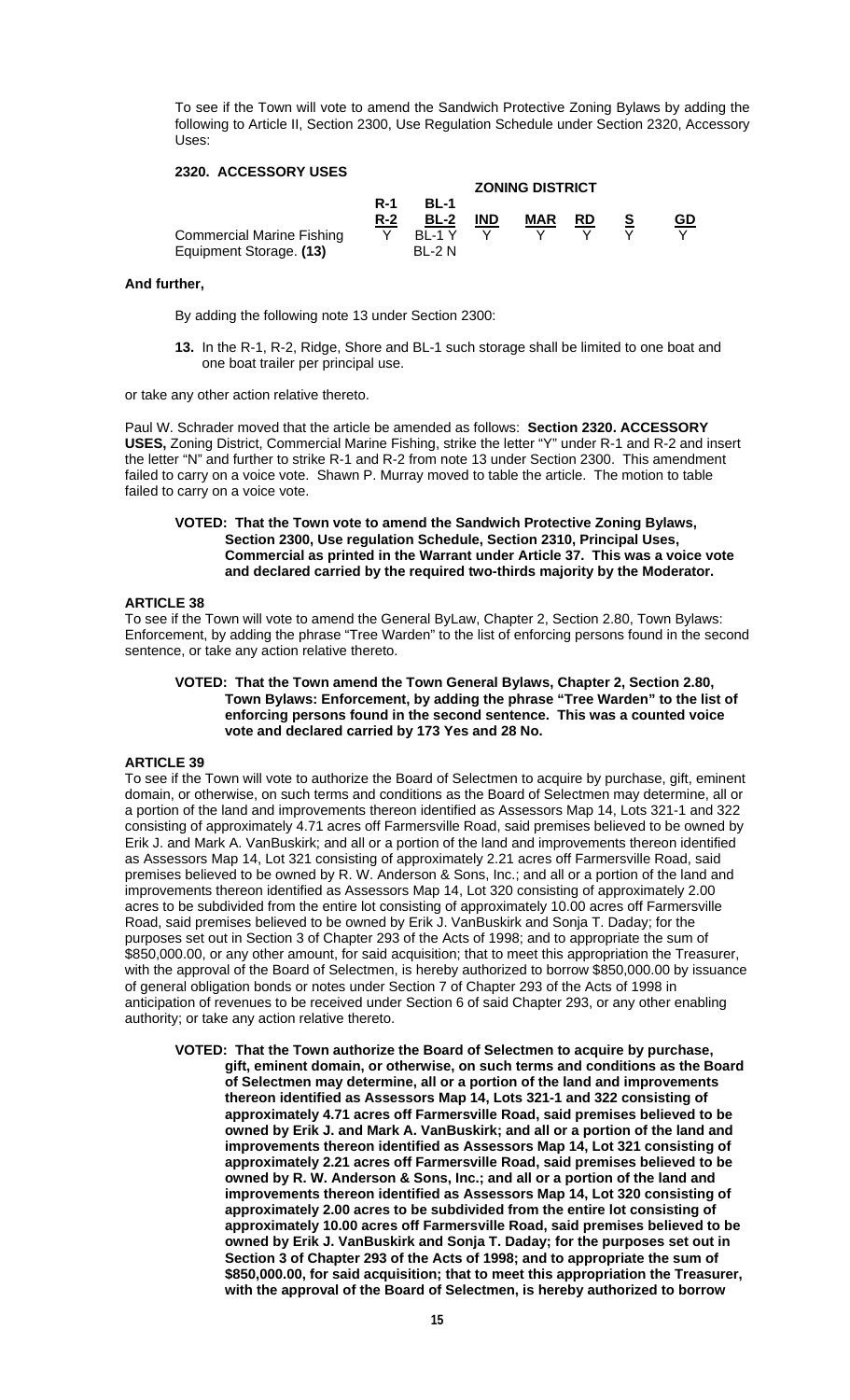**\$850,000.00 by issuance of general obligation bonds or notes under Section 7 of Chapter 293 of the Acts of 1998 in anticipation of revenues to be received under Section 6 of said Chapter 293, or any other enabling authority. This was a voice vote and declared carried by the required two-thirds majority by the Moderator.** 

# **ARTICLE 40**

To see if the Town will vote to authorize the Board of Selectmen to acquire by purchase, gift, eminent domain, or otherwise, on such terms and conditions as the Board of Selectmen deem appropriate, all or a portion of the land improvements thereon identified as Assessors Map 75, Lot 13 consisting of approximately 8.80 acres off Great Island Road, said premises believed to be owned by Jonathan and Nancy Fitch, for purposes set out in Section 3 of Chapter 293 of the Acts of 1998; and to appropriate the sum of \$90,000.00, or any other amount, for said acquisition; that to meet this appropriation the Treasurer, with the approval of the Board of Selectmen, is hereby authorized to borrow \$90,000.00 by issuance of general obligation bonds or notes under Section 7 of Chapter 293 of the Acts of 1998 in anticipation of revenues to be received under Section 6 of said Chapter 293, or any other enabling authority; or take any action relative thereto.

Edward F. McKenna of 9 Dale Terrace Extension moved to amend the article to change the amount of \$90,000.00 to \$40,000. The amendment failed on a voice vote.

**VOTED: That the Town authorize the Board of Selectmen to acquire by purchase, gift, eminent domain, or otherwise, on such terms and conditions as the Board of Selectmen deem appropriate, all or a portion of the land and improvements thereon identified as Assessors Map 75, Lot 13 consisting of approximately 8.80 acres off Great Island Road, said premises believed to be owned by Jonathan and Nancy Fitch, for the purposes set out in Section 3 of Chapter 293 of the Acts of 1998; and to appropriate the sum of \$90,000.00 for said acquisition; that to meet this appropriation the Treasurer, with the approval of the Board of Selectmen, is hereby authorized to borrow \$90,000.00 by issuance of general obligation bonds or notes under Section 7 of Chapter 293 of the Acts of 1998 in anticipation of revenues to be received under Section 6 of said Chapter 293, or any other enabling authority. This was a voice vote and declared carried by the required two-thirds majority by the Moderator.** 

#### **ARTICLE 41**

To see if the Town will vote in accordance with the provisions of M.G.L. c. 44, §53F1/2 to raise and appropriate or transfer from available funds a sum of money to be expended under the direction of the Board of Selectmen, for the purpose of establishing the FY'05 operating budget for Sandwich Hollows Golf Club, provided that no sum shall be appropriated in excess of an amount that would result in a contribution toward debt payment from the Enterprise Fund of less than \$280,000.00,

#### And further,

To see if the town will vote to raise and appropriate, transfer from available funds, or reappropriate from debt service funds a sum of \$80,000.00, to be expended under the direction of the School Committee, for School Department purposes during FY'05 that the Town recommends serve to finance the acquisition of Textbooks at all four schools (i.e., account number 2400), or take any action relative thereto.

| Source of Funds: Reduce General Fund Share of Debt Service on SHGC |                  |              |             |                 |              |  |  |  |  |  |
|--------------------------------------------------------------------|------------------|--------------|-------------|-----------------|--------------|--|--|--|--|--|
| SHGC.                                                              | Total FY'04      | SHGC.        | Total FY'05 | <b>Budgeted</b> | Proposed     |  |  |  |  |  |
| Contribution                                                       | <b>SHGC Debt</b> | Contribution | SHGC Debt   | <b>SHGC</b>     | Increase to  |  |  |  |  |  |
| in $FY'03$                                                         | Payment          | in $FY'04$   | Payment     | Contribution    | Contribution |  |  |  |  |  |
| [\$250,000]                                                        | \$451,356        | \$275,000    | \$449,369   | [\$200,000]     | \$80,000     |  |  |  |  |  |
|                                                                    |                  |              |             |                 |              |  |  |  |  |  |

| Recommended Use of Funds: Increase School Department (e.g., "Account 2400, Textbooks) |          |               |              |                |           |           |  |  |  |  |
|---------------------------------------------------------------------------------------|----------|---------------|--------------|----------------|-----------|-----------|--|--|--|--|
| Actual                                                                                | Budgeted | Draft FY'05   | Proposed     | Effect on      | Effect on | Effect on |  |  |  |  |
| FY'03                                                                                 | FY'04    | <b>Budget</b> | <b>FY'05</b> | Stabilization/ | Tax Rate  | Debt      |  |  |  |  |
|                                                                                       |          |               | Increase     | Reserves       |           |           |  |  |  |  |
| \$508                                                                                 | \$20,000 | [\$0]         | \$80,000     | \$0            | \$0       | \$0       |  |  |  |  |

It is the intent of this Article to allow for a motion that presents a choice between a) increasing the amount by which the Town's General Fund subsidizes the debt service associated with the Sandwich Hollows Golf Course, and b) increasing the funding for acquisition of Textbooks in the Schools. It is a further intent of this article to frame this choice in such a way that the outcome does not raise taxes, incur debt, or reduce the Reserve Account or Stabilization Funds. (Submitted by Petition)

### **There was no motion to bring this article before the voters.**

### **ARTICLE 42**

To see if the Town will vote to transfer and appropriate a sum not to exceed \$275,000.00 from the Beach and Recreation Account, to be expended under the direction of the School Committee, for School Department purposes during FY'04 that the Town recommends serve to finance extracurricular programs, like Athletics, at all four schools, or take any action relative thereto.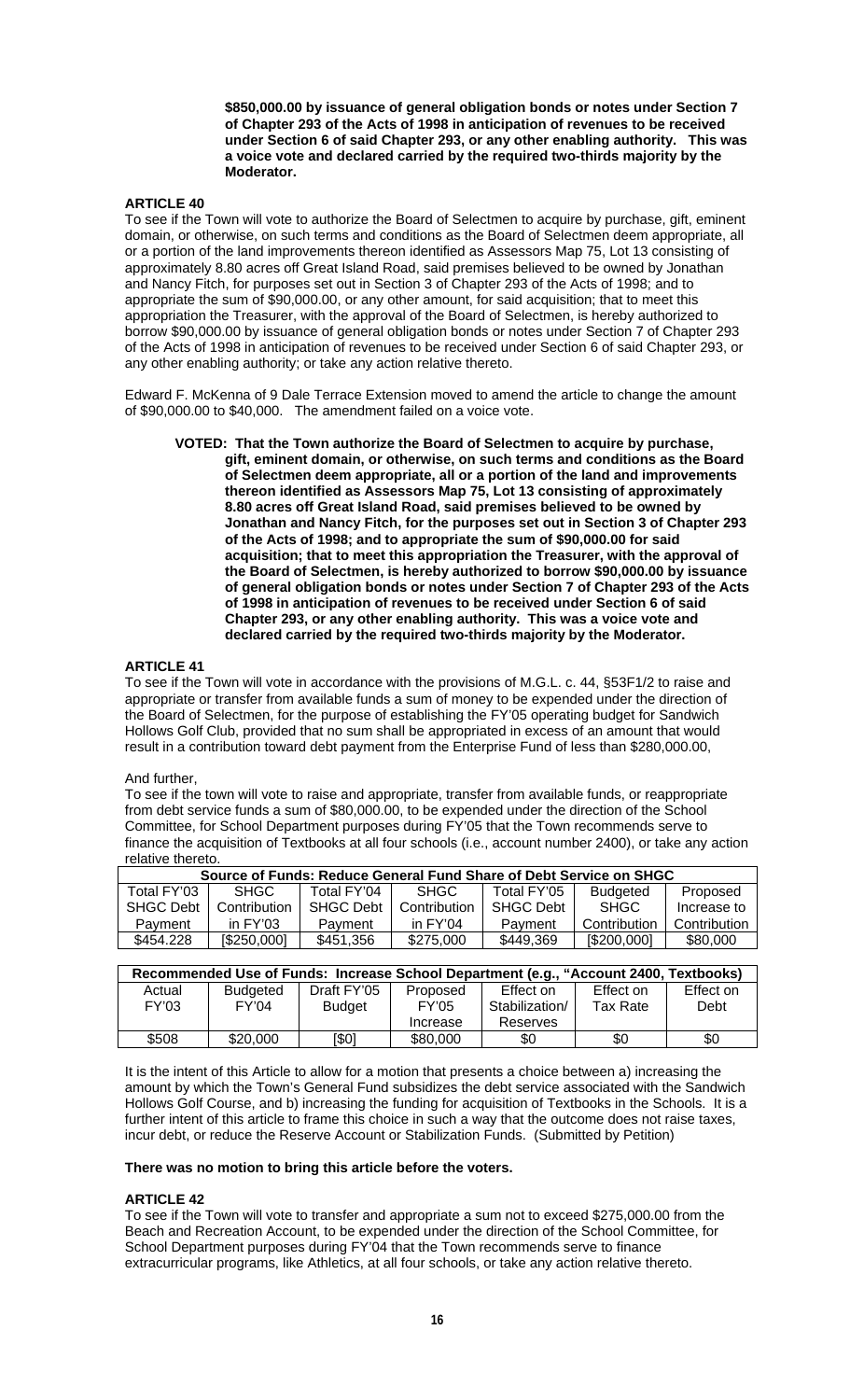| Source of Funds: Transfer from "Beach and Recreation Account"                          |                 |             |              |                |                 |           |  |  |  |  |  |
|----------------------------------------------------------------------------------------|-----------------|-------------|--------------|----------------|-----------------|-----------|--|--|--|--|--|
| Actual                                                                                 | Appropriated    | Estimate of | Proposed     | Effect on      | Effect on       | Effect on |  |  |  |  |  |
| FY'03                                                                                  | FY'04           | Balance on  | FY'05        | Stabilization/ | <b>Tax Rate</b> | Debt      |  |  |  |  |  |
|                                                                                        |                 | 5/1/2004    | Transfer     | Reserves       |                 |           |  |  |  |  |  |
|                                                                                        |                 |             | Out          |                |                 |           |  |  |  |  |  |
| [\$98,653]                                                                             | \$109,145       | [\$385,000] | to \$275,000 | \$0            | \$0             | \$0       |  |  |  |  |  |
|                                                                                        |                 |             |              |                |                 |           |  |  |  |  |  |
| Recommended Use of Funds: Increase School Department (e.g., "Account 3510, Athletics") |                 |             |              |                |                 |           |  |  |  |  |  |
| Actual                                                                                 | <b>Budgeted</b> | Est. of     | Draft FY'05  | Est.of FY'05   | Proposed        |           |  |  |  |  |  |

| Actual      | <b>Budgeted</b> | Est. of       | Draft FY'05 |                                | Est.of FY'05 |              | Proposed     |  |
|-------------|-----------------|---------------|-------------|--------------------------------|--------------|--------------|--------------|--|
| FY'03       | FY'04           | FY'04         |             | Participation<br><b>Budget</b> |              | <b>FY'05</b> |              |  |
|             |                 | Participation |             |                                | Fees         |              | Transfer In  |  |
|             |                 | Fees          |             |                                |              |              |              |  |
| [\$324,905] | \$200,471       | [\$130,000]   |             |                                |              |              | to \$275,000 |  |

It is the intent of this Article to allow for a motion that presents a choice between a) the Town continuing its practice of maintaining a large, recurring fund balance in the Beach and Recreation Account, and b) the elimination of, or imposition of reductions and participation fees on, extracurricular School activities, like Athletics. It is a further intent of this article to frame this choice in such a way that the outcome does not raise taxes, incur debt, or reduce the Reserve Account or Stabilization Funds. (Submitted by Petition)

Jennifer E. Valentine of 10 Chapaquoit Way moved to transfer and appropriate \$200,000 from the beach parking receipts reserved for appropriation account to be expended under the direction of the School Committee for School Department purposes that the town recommends, to serve to finance extracurricular programs like athletics at all four schools. The motion was seconded from the floor. After a lot of discussion, it was voted to move the question. This motion carried.

### **VOTED: The main motion under Article 42 was voted by voice vote and declared NOT CARRIED by the Moderator.**

# **ARTICLE 43**

To see if the Town will vote to raise, through the collection of Local Receipts, and appropriate the sum of \$600,000.00, to be expended under the direction of the School Committee, for School Department purposes during FY'05 that the Town recommends serve to address deficiencies that a) are identified in the Accreditation Report of the New England Association of Schools and Colleges, b) are revealed by a comparison of the School Department's budget accounts to the Foundation Budget benchmark values for those accounts as calculated by the Massachusetts Department of Education, and c) are called out for attention by the School Councils and Parent Teacher Associations, or take any action relative thereto.

| Source of Funds: Increase the Amount of 'Local Receipts' Budgeted for Use in FY'05 |                         |                         |             |               |                 |             |  |  |  |
|------------------------------------------------------------------------------------|-------------------------|-------------------------|-------------|---------------|-----------------|-------------|--|--|--|
| ActualFY'00                                                                        | Actual <sub>FY'01</sub> | Actual <sub>FY'02</sub> | ActualFY'03 | Est of FY'04  | <b>Budgeted</b> | Proposed    |  |  |  |
| Local                                                                              | Local                   | Local                   | Local       | Actual        | FY'05 Use       | Increase to |  |  |  |
| Receipts                                                                           | Receipts                | Receipts                | Receipts    | Receipts      |                 | FY'05 Use   |  |  |  |
| \$4,698,442                                                                        | \$4.627.504             | \$4,650,395             | \$4.822.961 | [\$5,200,000] | [\$4,200,000]   | \$600,000   |  |  |  |

| Recommended Use of Funds: Increase Appropriation to School Department |              |               |           |                |           |           |  |  |  |  |
|-----------------------------------------------------------------------|--------------|---------------|-----------|----------------|-----------|-----------|--|--|--|--|
| Actual                                                                | Appropriated | Draft FY'05   | Proposed  | Effect on      | Effect on | Effect on |  |  |  |  |
| FY'03                                                                 | FY'04        | Appropriation | Increase  | Stabilization/ | Tax Rate  | Debt      |  |  |  |  |
|                                                                       |              |               |           | Reserves       |           |           |  |  |  |  |
| \$19,001,496                                                          | \$19,339,822 | \$19,726,618  | \$600,000 | \$0            | \$0       | \$0       |  |  |  |  |

It is the intent of this Article to allow for a motion that presents a choice between a) the Town continuing its practice of underestimating the availability of Local Receipts for appropriation in the same year during which these fees and excise taxes are collected, and b) the correction of specific deficiencies in the staffing, operation, and financing of the School Department that have been identified to the Town by outside organizations responsible for education policy and oversight (Department of Education), accreditation of the High School (NEASC) , and facilitation of community involvement and improvement plans. It is a further intent of this article to frame this choice in such a way that the outcome does not raise taxes, incur debt, or reduce the Reserve Account or Stabilization Funds. (Submitted by Petition)

Ellen E. Scott of 47 Easterly Drive moved to raise and appropriate or transfer from available funds the sum of \$300,000.00 to be expended under the direction of the School Committee for School Department purposes that the Town recommends serve to address deficiencies that are a) identified in the accreditation report of the New England Association of Schools and Colleges; b) revealed by a comparison of the School Department's budget accounts to the Foundation Budget benchmark values for those accounts as calculated by the Massachusetts Department of Education; and c) called out for attention by the School Councils and Parent Teacher Associations.

Mr. John Georgio, Legal Counsel, stated that "or transfer from available funds" was out of order. Ms. Scott removed that wording from her motion.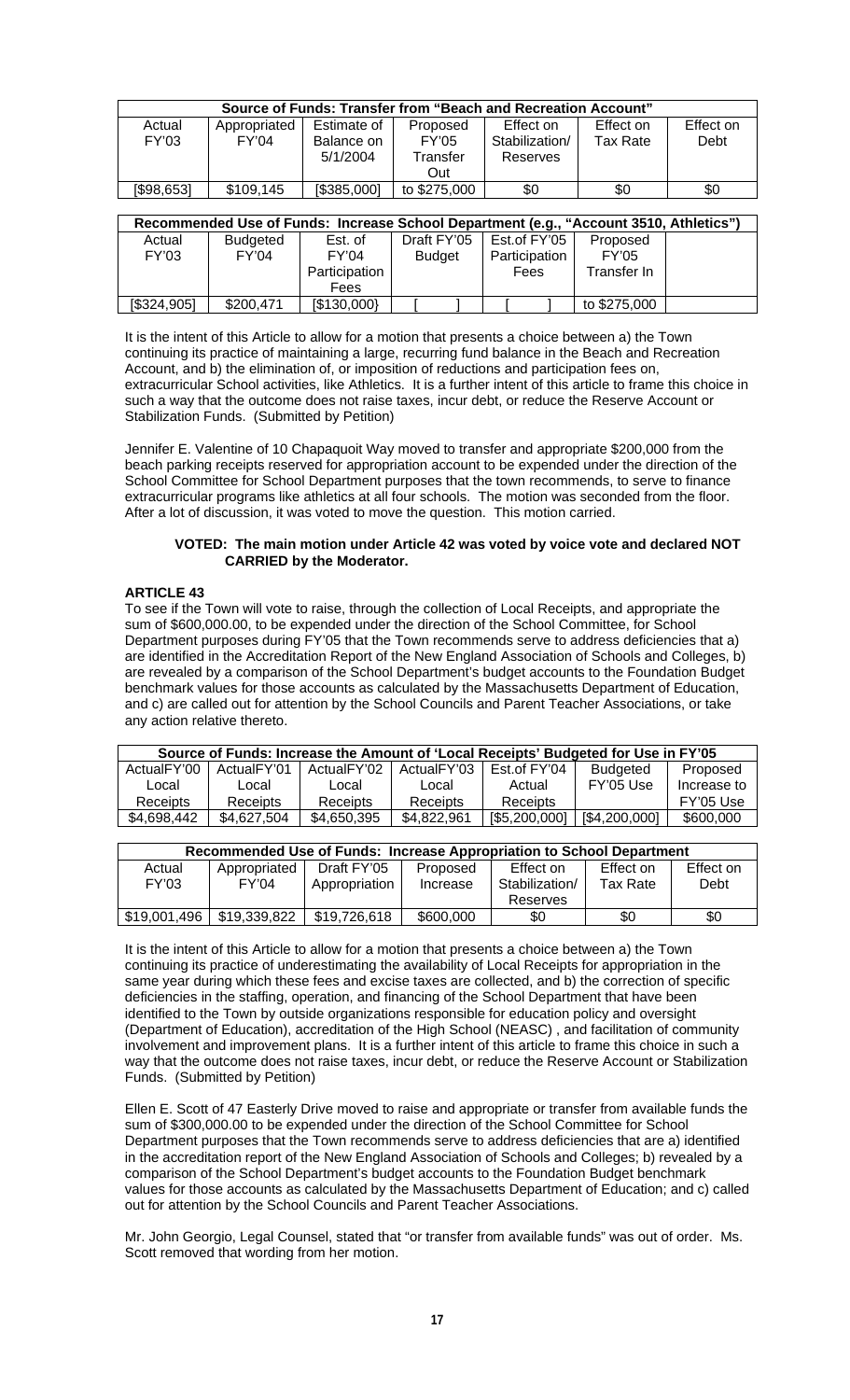### **VOTED: The main motion under Article 43 was voted by voice vote and declared NOT CARRIED by the Moderator.**

### **ARTICLE 44**

To see if the Town will vote to rescind approvals previously granted to transfer and appropriate a total of \$246,192 from the Stabilization Fund for purposes known as "Municipal Building committee" (\$109,092), "Marina Expansion" (\$95,000), and Wastewater Facilities Plan (\$42,100), and reappropriate those funds for the purpose of making immediate and permanent repairs to the track at the High School.

| Source of Funds: Rescind Approval for Obsolete Projects Already in the Stabilization Fund |                |                                |               |                |           |           |  |  |  |  |
|-------------------------------------------------------------------------------------------|----------------|--------------------------------|---------------|----------------|-----------|-----------|--|--|--|--|
| Unencumbered                                                                              | Encumbered     | Draft FY'05                    | Draft FY'05   | Effect on      | Effect on | Effect on |  |  |  |  |
| Stabilization                                                                             | Stabilization  | Appropriations<br>Encumbrances |               | Stabilization/ | Tax Rate  | Debt      |  |  |  |  |
| Fund Balance                                                                              | Fund           |                                |               | Reserves       |           |           |  |  |  |  |
|                                                                                           | <b>Balance</b> |                                | Stabilization |                |           |           |  |  |  |  |
| \$708,748                                                                                 | \$253,305      | [\$0]                          | [\$0]         | -\$246.192     | \$0       | \$0       |  |  |  |  |

| Use of Funds: Add to Building/Capital Purchases Account for the Purpose of Track<br><b>Renovation</b> |              |               |           |               |               |                  |  |  |  |  |
|-------------------------------------------------------------------------------------------------------|--------------|---------------|-----------|---------------|---------------|------------------|--|--|--|--|
|                                                                                                       |              |               |           |               |               |                  |  |  |  |  |
| Appropriated                                                                                          | Appropriated | Draft FY'05   | Proposed  | FY'05 Capital | Effect on     | Projected        |  |  |  |  |
| FY'03                                                                                                 | FY'04        | Appropriation | Increase  | Improvement   | <b>CIP</b>    | <b>FY'05 CIP</b> |  |  |  |  |
|                                                                                                       |              |               |           | Plan          |               | Shortfall        |  |  |  |  |
| [\$567,579]                                                                                           | \$400,000    | [\$400,000]   | \$246,192 | [\$2,390,766] | $-$ \$246,192 | [\$1,744,584]    |  |  |  |  |

It is the intent of this Article to allow for a motion that presents a choice between a) the Town continuing its practice of carrying large balances in its Stabilization Fund that are encumbered for purposes that are today obsolete, and b) funding the second largest item in the Town's FY'04—By'08 Capital Improvement Plan and single largest priority of the School Department's building/capital needs, thereby correcting a deficiency specifically called out for attention by the Accreditation Report of the NEASC. It is a further intent of this article to frame this choice in such a way that the outcome does not raise taxes, incur debt, reduce the Reserve Account, or reduce the unencumbered monies in the Stabilization Funds. (Submitted by Petition)

Stephen R. Balkam of 2 Mary Leal Lane moved that the town transfer the unexpended balance of \$109,092 from Article 19 of the Special Town Meeting of September 1987, the Municipal Building Committee, plus the unexpended balance of \$95,000 from Article 42 of the Annual Town Meeting of May 1983, Marina Expansion, and the unexpended balance of \$42,100 of a project known to the Selectmen as a Waste Water Facilities Engineering Plan, to make immediate and permanent repairs to the track at the high school. The motion was seconded from the floor. It was moved and voted to move the question.

### **VOTED: The main motion under Article 44 was voted by voice vote and declared NOT CARRIED by the Moderator.**

The Town Meeting was disbanded at 10:18 p.m. until the Election to be held on Thursday, May 6, 2004 from 7 a.m. to 8 p.m.

The results of the election are as follows:

BOARD OF SELECTMEN, For Three Years Vote for not more than two

|                       | P1   | P2  | P3  | P4  | P5  | P <sub>6</sub> | P7  | <b>TOTALS</b> |
|-----------------------|------|-----|-----|-----|-----|----------------|-----|---------------|
| Douglas S. Dexter     | 287  | 279 | 213 | 153 | 158 | 140            | 127 | 1357          |
| <b>Bob Guerin</b>     | 221  | 223 | 250 | 149 | 150 | 159            | 140 | 1292          |
| Randy Hunt            | 360  | 323 | 267 | 188 | 187 | 225            | 164 | 1714          |
| William F. Moore, Jr. | 93   | 106 | 95  | 60  | 80  | 83             | 90  | 607           |
| Daniel J. Welch       | 44   | 54  | 24  | 24  | 19  | 34             | 39  | 238           |
| All others            | 4    |     |     | 0   | 0   | 4              | 2   | 18            |
| <b>Blanks</b>         | 161  | 148 | 126 | 78  | 98  | 91             | 110 | 812           |
| Total                 | 1170 | 140 | 976 | 652 | 692 | 736            | 672 | 6038          |

#### BOARD OF ASSESSORS, For Three Years Vote for not more than one

|                        | ٥۰  | P2  | פּס<br>ు | P4  | P5  | P6  | כס  | <b>TOTALS</b> |
|------------------------|-----|-----|----------|-----|-----|-----|-----|---------------|
| Lawrence B. Harrington | 434 | 388 | 367      | 243 | 272 | 285 | 254 | 2243          |
| All Others             |     |     |          |     |     |     |     | 16            |
| <b>Blanks</b>          | 145 | 181 | 119      | 81  | 74  | 82  | 78  | 760           |
| Total                  | 585 | 570 | 488      | 326 | 346 | 368 | 336 | 3019          |

TOWN CLERK, For Three Years Vote for not more than one

| $\sqrt{2}$            |     |                |          |     |          |        |     |               |
|-----------------------|-----|----------------|----------|-----|----------|--------|-----|---------------|
|                       |     | פם<br><u>_</u> | מח<br>ັບ | P4  | DБ<br>ັບ | P6     | D7  | <b>TOTALS</b> |
| Walling<br>Barbara J. | 467 | 441            | 392      | 260 | 283      | 296    | 276 | 2415          |
| <b>All Others</b>     |     | -              | u        |     | ັ        | ⌒<br>u | -   | 14            |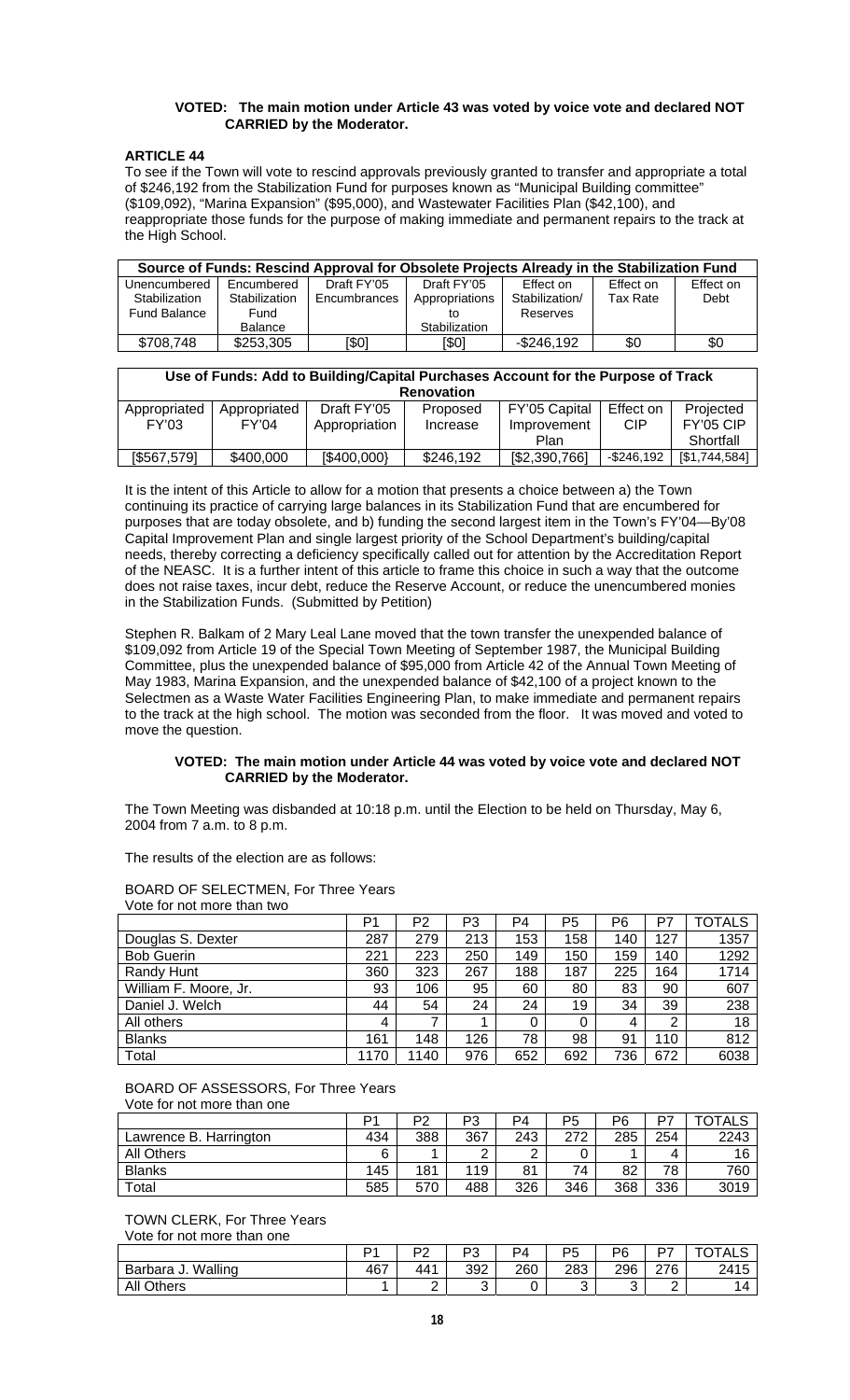| <b>Blanks</b> | $\overline{4}$ | $\sim$<br><u>_ 1</u> | 93  | 66  | $\sim$<br>ьυ | 69  | r o<br>. .<br>ეტ | 590  |
|---------------|----------------|----------------------|-----|-----|--------------|-----|------------------|------|
| $-$<br>⊺otai  | 585            | $-70$<br>ວ / ບ       | 488 | 326 | 346          | 368 | 336              | 3019 |

# TAX COLLECTOR, For Three Years

Vote for not more than one

|                        | P1  | P2  | P3  | P4  | P <sub>5</sub> | P6  | P7  | <b>OTALS</b> |
|------------------------|-----|-----|-----|-----|----------------|-----|-----|--------------|
| E. Susan Flynn         | 374 | 390 | 368 | 221 | 255            | 240 | 233 | 2081         |
| Pamela Elvander Taylor | 163 | 148 | 81  | 76  | 71             | 103 | 80  | 722          |
| All Others             | ົ   |     |     |     |                |     |     |              |
| <b>Blanks</b>          | 46  | 32  | 39  | 29  | 20             | 25  | 22  | 213          |
| Total                  | 585 | 570 | 488 | 326 | 346            | 368 | 336 | 3019         |

# CONSTABLE, For Three Years

Vote for not more than one

|                        | D <sub>1</sub> | ∩ים | רם<br>دت   | P4  | P <sub>5</sub> | P <sub>6</sub>  | D7  | <b>TALS</b><br>ا ل |
|------------------------|----------------|-----|------------|-----|----------------|-----------------|-----|--------------------|
| Joseph M. Cotter       | 422            | 399 | 362        | 239 | 262            | 272<br>Ñ<br>ا ے | 251 | 2208               |
| <b>All Others</b>      | ∽              |     | $\sqrt{2}$ |     |                | ⌒<br>ັ          | 4   | 20                 |
| <b>Blanks</b>          | 158            | 166 | 124        | 87  | 83             | 92              | 81  | 791                |
| $\tau$ <sub>otal</sub> | 585            | 570 | 488        | 326 | 346            | 368             | 336 | 3019               |

# SCHOOL COMMITTEE, For Three Years

Vote for not more than two

|                            | P <sub>1</sub> | P2   | P3  | P4  | P <sub>5</sub> | P6  | P7  | <b>TOTALS</b> |
|----------------------------|----------------|------|-----|-----|----------------|-----|-----|---------------|
| Sandra Aleta Barton        | 190            | 190  | 148 | 96  | 103            | 109 | 89  | 925           |
| Angela A. Feltman          | 201            | 164  | 145 | 93  | 87             | 103 | 85  | 878           |
| James Michael Foley        | 227            | 254  | 180 | 110 | 121            | 152 | 122 | 1166          |
| Thomas R. Hickey           | 147            | 156  | 146 | 89  | 121            | 112 | 130 | 901           |
| Brian S. Joseph            | 41             | 57   | 55  | 35  | 40             | 38  | 29  | 295           |
| Jeanne Gray Prendergast    | 136            | 109  | 125 | 113 | 106            | 101 | 111 | 801           |
| <b>Antoinette Saunders</b> | 22             | 23   | 10  | 30  | 19             | 22  | 20  | 146           |
| <b>All Others</b>          | 5              | 0    | 0   |     | 0              | 0   | 0   | 6             |
| <b>Blanks</b>              | 201            | 187  | 167 | 85  | 95             | 99  | 86  | 920           |
| Total                      | 1170           | 1140 | 976 | 652 | 692            | 736 | 672 | 6038          |

# BOARD OF HEALTH, For Three Years

Vote for not more than one

|                     | D1  | DΩ  | P3  | P4  | P5  | P6  | D7  | TOTALS |
|---------------------|-----|-----|-----|-----|-----|-----|-----|--------|
| Sandra Lee Tompkins | 424 | 379 | 357 | 236 | 260 | 283 | 257 | 2196   |
| <b>All Others</b>   | ົ   |     | ◠   |     |     |     | ⌒   |        |
| <b>Blanks</b>       | 158 | 190 | 129 | 89  | 85  | 85  | 76  | 812    |
| Total               | 585 | 570 | 488 | 326 | 346 | 368 | 336 | 3019   |

### TRUSTEE, SANDWICH PUBLIC LIBRARY, For Three Years Vote for not more than three

|                     | P1   | P2   | P3   | P4  | P5   | P6   | P7   | TOTALS |
|---------------------|------|------|------|-----|------|------|------|--------|
| Alice F. Baker      | 394  | 348  | 343  | 231 | 254  | 261  | 242  | 2073   |
| Janet E. Czarnetzki | 405  | 367  | 341  | 223 | 242  | 261  | 225  | 2064   |
| Carolyn A. Weimar   | 399  | 357  | 341  | 229 | 246  | 268  | 233  | 2073   |
| All Others          | 5    |      |      | 0   |      |      |      |        |
| <b>Blanks</b>       | 552  | 637  | 439  | 295 | 296  | 313  | 307  | 2839   |
| Total               | 1755 | 1710 | 1464 | 978 | 1038 | 1104 | 1008 | 9057   |

### TRUSTEE, WESTON MEMORIAL FUND, For Three Years Vote for not more than 1

|                     | Þ٠  | P2  | מם<br>ر - | P4  | P <sub>5</sub> | P6  | D7  | `TAL১ |
|---------------------|-----|-----|-----------|-----|----------------|-----|-----|-------|
| Charles E. Scribner | 426 | 383 | 357       | 238 | 251            | 278 | 247 | 2180  |
| <b>All Others</b>   | 4   | ⌒   |           |     |                |     |     |       |
| <b>Blanks</b>       | 155 | 185 | 131       | 88  | 94             | 90  | 88  | 831   |
| Total               | 585 | 570 | 488       | 326 | 346            | 368 | 336 | 3019  |

# PLANNING BOARD, For Three Years

Vote for not more than 2

|                   | P1   | P2  | P3  | P4  | P <sub>5</sub> | P6  | P7  | TOTALS |
|-------------------|------|-----|-----|-----|----------------|-----|-----|--------|
| Sarah M. Regan    | 407  | 358 | 354 | 234 | 255            | 262 | 236 | 2106   |
| Joseph A. Vaudo   | 389  | 351 | 323 | 206 | 221            | 241 | 217 | 1948   |
| <b>All Others</b> |      | 4   |     |     | ▃              |     |     | 14     |
| <b>Blanks</b>     | 371  | 427 | 295 | 212 | 214            | 233 | 218 | 1970   |
| Total             | 1170 | 140 | 976 | 652 | 692            | 736 | 672 | 6038   |

PLANNING BOARD, For Two Years, Unexpired term

Vote for not more than 1